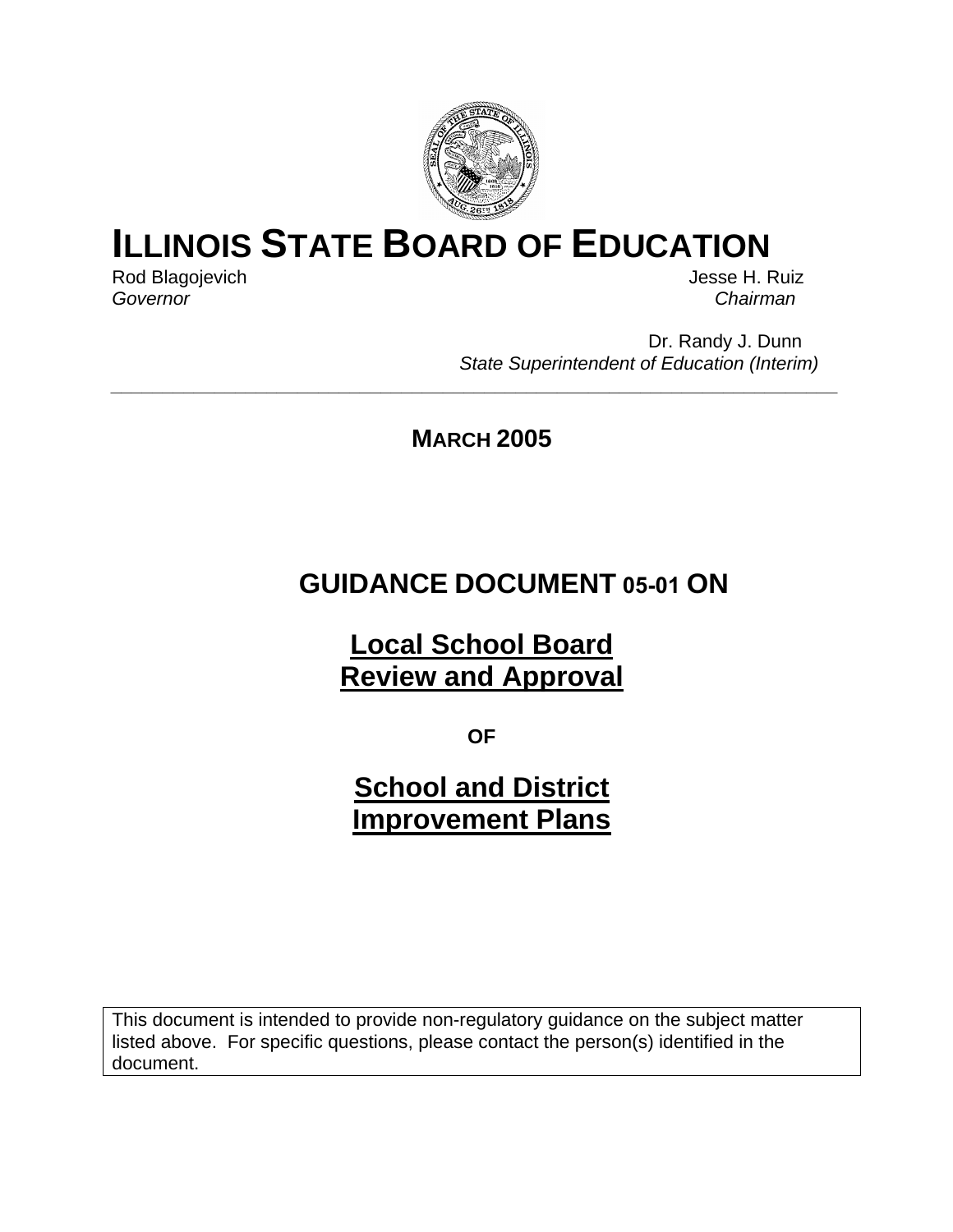#### **Preface**

The purpose of this guidance is to assist local school boards in Illinois in their review and approval of school and district improvement plans. This is especially important with respect to plans for those schools and districts that have not made adequate yearly progress and face a series of increasingly intrusive sanctions. This guidance reflects ISBE's current understanding of the requirements set forth in the *No Child Left Behind Act* (*NCLB*) and the Illinois School Code. In some areas, ISBE has not promulgated administrative rules adopting the requirements described in this guidance. Where this is the case, the document states that ISBE intends to seek the adoption of administrative rules incorporating these requirements. Such rules will first need to be adopted by the State Board of Education and then submitted to the Joint Committee on Administrative Rules (JCAR). ISBE encourages comment on any suggested requirements in this document by submitting an e-mail to [lessredtape@isbe.net](mailto:lessredtape@isbe.net) with a subject line "School and District Improvement Plan Guidance." Once these rules have been adopted by the State Board and JCAR, ISBE will update this draft guidance to reflect such requirements.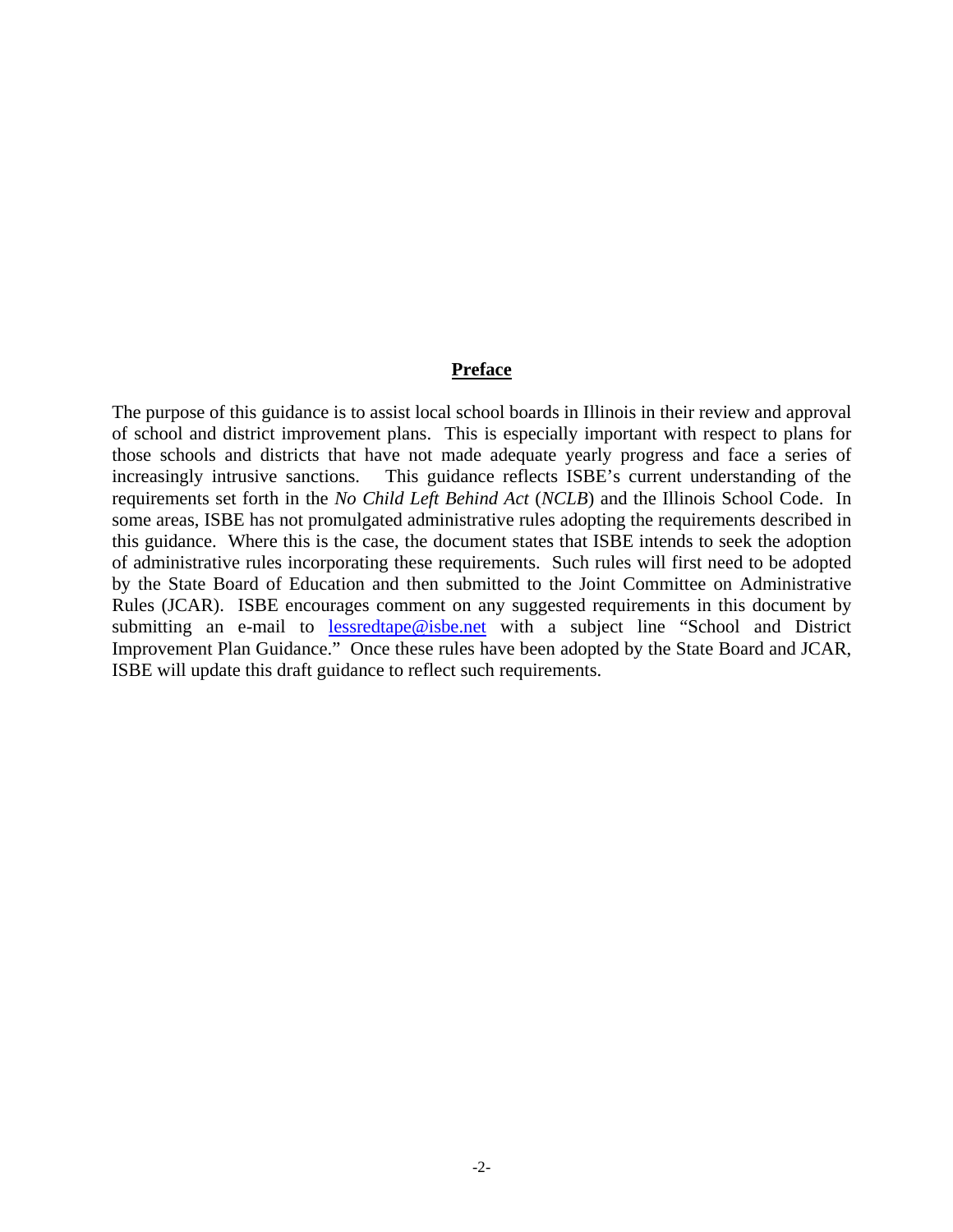# **Table of Contents**

#### **Preface** 2

# **Part 1.0: The School Improvement Plan**

| 1.1  | Are all schools in Illinois required to write school improvement plans?                                                                                                                                 | $\overline{7}$ |
|------|---------------------------------------------------------------------------------------------------------------------------------------------------------------------------------------------------------|----------------|
| 1.2  | For all schools that do not make adequate yearly progress, what is the<br>requirement for school improvement plans?                                                                                     | $\overline{7}$ |
| 1.3  | Who approves a school improvement plan?                                                                                                                                                                 | $\overline{7}$ |
| 1.4  | What is the sequence for submitting school improvement plans that must<br>be approved by both a local school board and ISBE?                                                                            | $\overline{7}$ |
| 1.5  | Is there a required time-span for these school improvement plans?                                                                                                                                       | $\tau$         |
| 1.6  | When must a school improvement plan be submitted?                                                                                                                                                       | 8              |
| 1.7  | If a school does not make adequate yearly progress in the spring of the<br>first year of its ISBE-approved two-year school improvement plan,<br>does ISBE require the school to resubmit it?            | 8              |
| 1.8  | If a school does not make adequate yearly progress in the spring of the<br>first year of its school board-approved two-year school improvement plan,<br>does a board require the school to resubmit it? | 8              |
| 1.9  | After a school improvement plan is submitted for approval, how soon must<br>it be approved?                                                                                                             | 8              |
| 1.10 | Can a school improvement plan be conditionally approved?                                                                                                                                                | 8              |
| 1.11 | What must be addressed in a school improvement plan?                                                                                                                                                    | 9              |
| 1.12 | How does ISBE evaluate school improvement plans?                                                                                                                                                        | 10             |
| 1.13 | Must school improvement plans follow a particular format?                                                                                                                                               | 10             |
| 1.14 | Are local school boards required to use ISBE's rubric to score the school<br>improvement plan for a school not making adequate yearly progress?                                                         | 11             |
| 1.15 | Can a local school board or others choose to edit ISBE's rubric before using it? 11                                                                                                                     |                |
| 1.16 | Must a local board involve an outside evaluation process for school<br>improvement plans?                                                                                                               | 11             |
| 1.17 | After a school improvement plan is approved, when must it be implemented?                                                                                                                               | 11             |
| 1.18 | What is the penalty if a school does not submit a school improvement plan,<br>its school improvement plan is not approved, or if it fails to implement an<br>approved school improvement plan?          | 11             |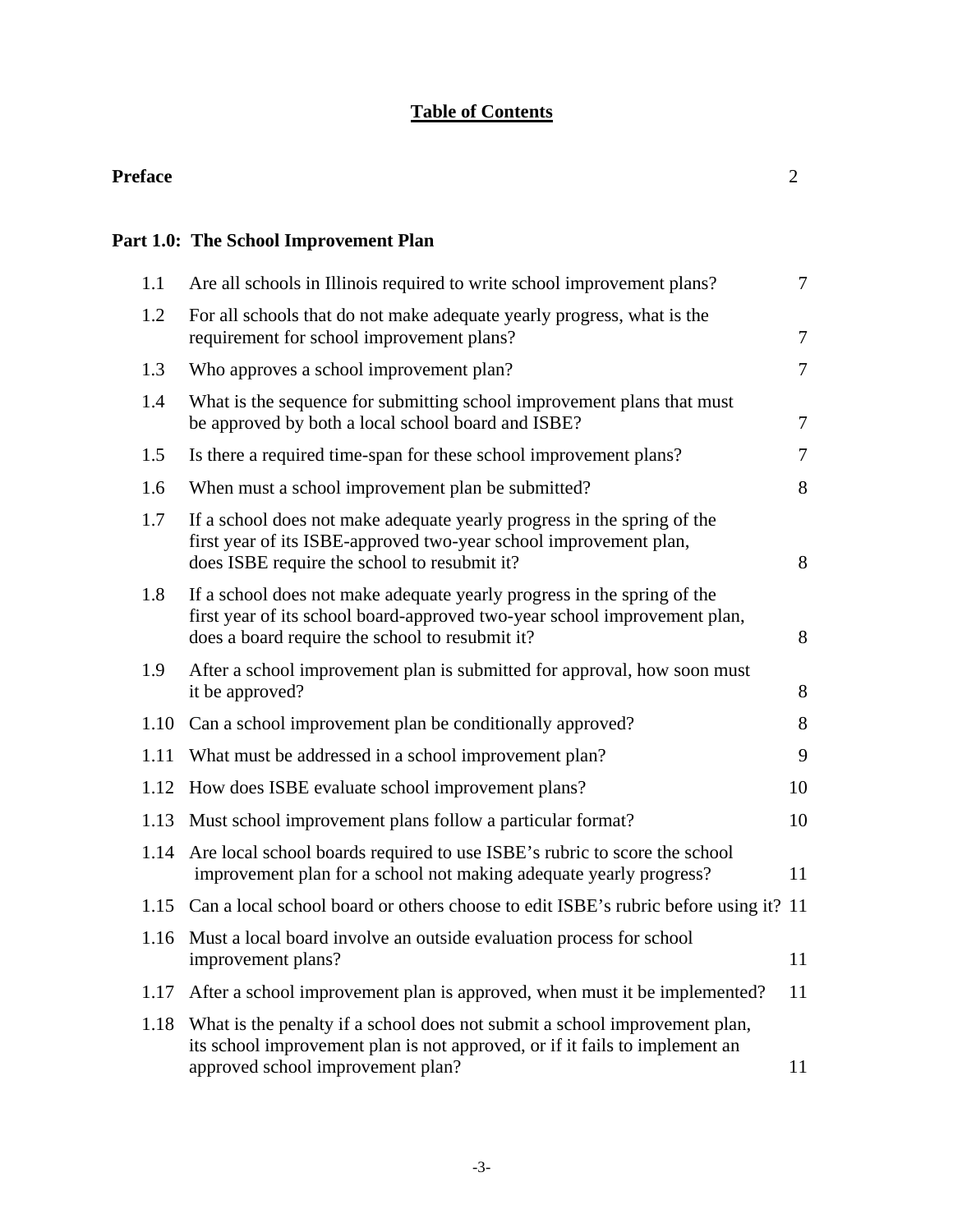# **Part 2.0: The District Improvement Plan**

| 2.1        | What are the <i>NCLB</i> sanctions for a district that does not make adequate<br>yearly progress?                                                                                                                  |          |  |  |
|------------|--------------------------------------------------------------------------------------------------------------------------------------------------------------------------------------------------------------------|----------|--|--|
| 2.2        | What are the Illinois sanctions for all districts that do not make adequate<br>yearly progress?                                                                                                                    |          |  |  |
| 2.3<br>2.4 | What are the major differences between Title I and non-Title I sanctions<br>for districts?<br>When are districts first designated as being in Academic Early Warning                                               | 13       |  |  |
| 2.5        | Status?<br>What is the sequence for submitting a district improvement plan that<br>must be approved by both a local school board and ISBE?                                                                         | 13<br>13 |  |  |
| 2.6        | Is there a required time-span for these district improvement plans?                                                                                                                                                | 14       |  |  |
| 2.7        | What must be included in a district improvement plan?                                                                                                                                                              | 14       |  |  |
| 2.8        | How does ISBE evaluate a district improvement plan?                                                                                                                                                                | 14       |  |  |
| 2.9        | Must district improvement plans follow a particular format?                                                                                                                                                        | 15       |  |  |
| 2.10       | When must a district improvement plan be submitted?                                                                                                                                                                | 15       |  |  |
| 2.11       | If a district does not make adequate yearly progress in the spring of the<br>first year of its ISBE-approved two-year district improvement plan, does<br>ISBE require the district to resubmit it?                 | 15       |  |  |
|            | 2.12 If a district does not make adequate yearly progress in the spring of the<br>first year of its school board-approved two-year district improvement plan,<br>does a board require the district to resubmit it? | 15       |  |  |
|            | 2.13 Is Chicago District 299 exempt?                                                                                                                                                                               | 15       |  |  |
| 2.14       | Are district improvement plans and school improvement plans separate<br>documents?                                                                                                                                 | 16       |  |  |
| 2.15       | What is the penalty if a district does not submit a district improvement<br>plan, its district improvement plan is not approved, or if it fails to<br>implement an approved district improvement plan?             | 16       |  |  |

# **Part 3.0: Peer Review, Improvement Panels, and Outside Evaluations**

|     | 3.1 What is peer review?                                                 |  |
|-----|--------------------------------------------------------------------------|--|
| 3.2 | Does the peer review requirement apply to non-Title I school improvement |  |
|     | plans and district improvement plans?                                    |  |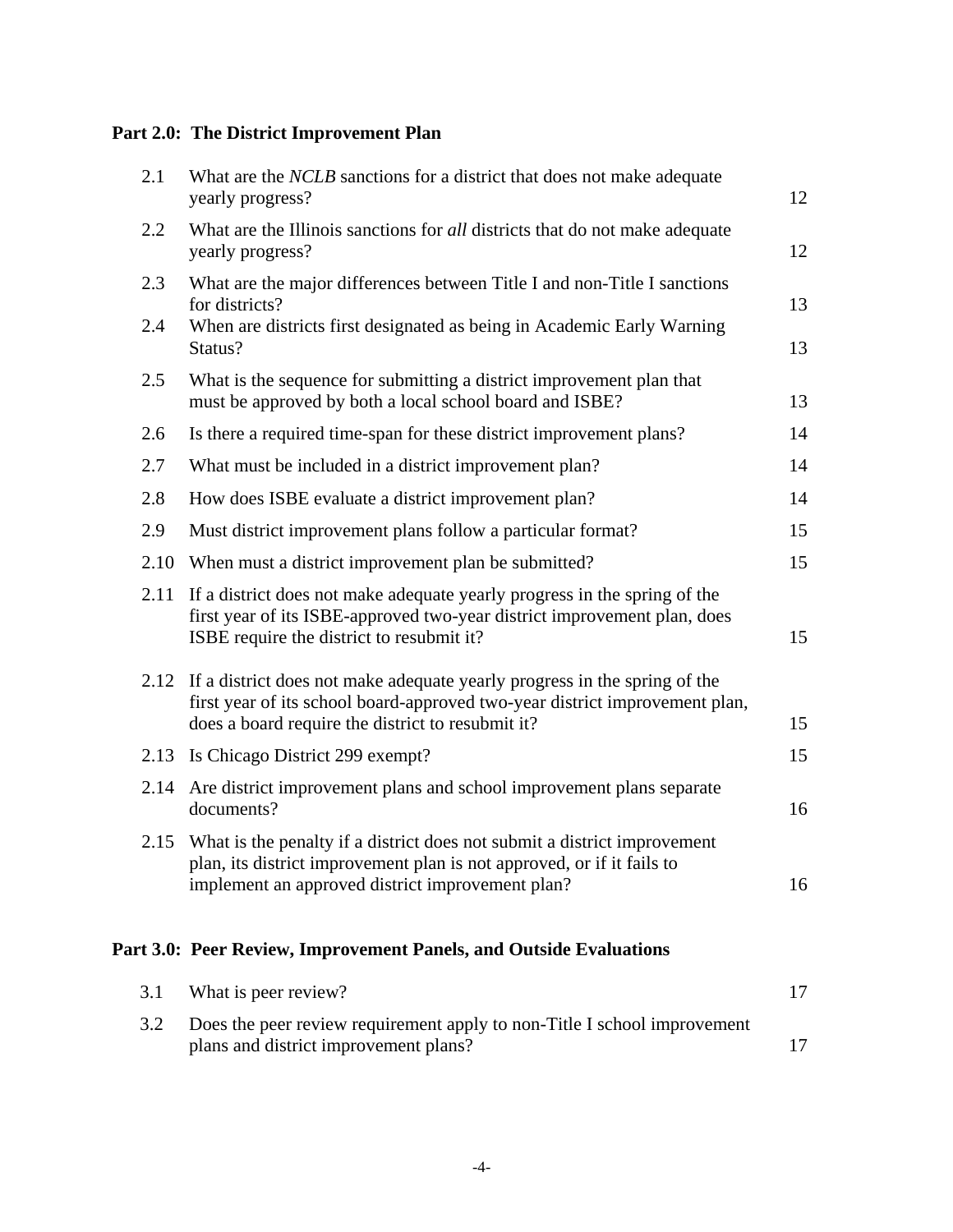| 3.3 | What is the role of school and district improvement panels for schools<br>and districts that do not make adequate yearly progress for a fourth<br>consecutive year? | 17 |
|-----|---------------------------------------------------------------------------------------------------------------------------------------------------------------------|----|
| 3.4 | How does the State Superintendent of Education intend to appoint<br>members to improvement panels?                                                                  | 18 |
| 3.5 | Are peer review groups and improvement panels subject for the<br>Illinois Open Meetings Act?                                                                        | 18 |
| 3.6 | Can an improvement panel's review of a school improvement plan<br>meet the <i>NCLB</i> requirements for peer review?                                                | 19 |
| 3.7 | What types of decisions should a board make in consultation with a peer<br>review team or improvement panel?                                                        | 19 |

# **Part 4.0: Related Topics**

| 4.1  | What new actions must a district take in a Title I school required to<br>undergo corrective actions?                                        | 20 |
|------|---------------------------------------------------------------------------------------------------------------------------------------------|----|
| 4.2  | What new actions must a district take in a Title I school required to<br>undergo restructuring?                                             | 20 |
| 4.3  | What new actions must ISBE take in a Title I district required to undergo<br>corrective actions?                                            | 21 |
| 4.4  | What new actions must ISBE take in <i>all</i> districts required to undergo<br>restructuring?                                               | 21 |
| 4.5  | Who must approve a restructuring plan?                                                                                                      | 21 |
| 4.6  | Is it possible for all schools in a district to make adequate yearly progress,<br>but the district not make adequate yearly progress?       | 22 |
| 4.7  | Is it possible for a district to make adequate yearly progress, yet one or<br>more of the schools in the district do not?                   | 22 |
| 4.8  | Are there any options in the calculation of a school's or a district's<br>adequate yearly progress?                                         | 22 |
| 4.9  | What is Safe Harbor?                                                                                                                        | 22 |
| 4.10 | Is the Safe Harbor method of calculating adequate yearly progress for<br>subgroups in schools the same for subgroups in districts?          | 22 |
| 4.11 | Is the academic achievement target for adequate yearly progress the<br>same for all groups?                                                 | 23 |
| 4.12 | What happens the first year an Academic Early Warning Status or<br>Academic Watch Status school or district makes adequate yearly progress? | 23 |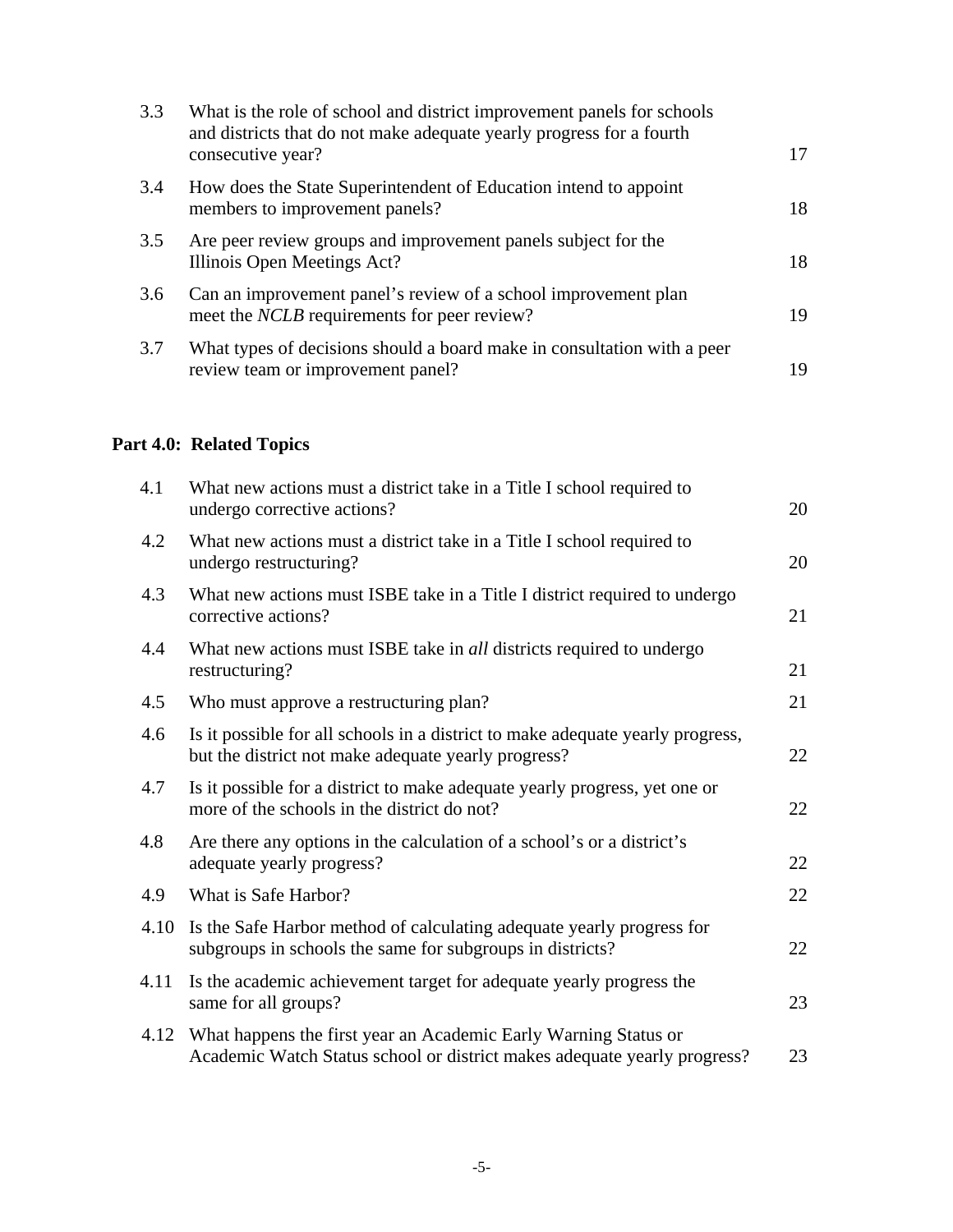| 4.13 What happens the second year an Academic Early Warning Status or<br>Academic Watch Status school or district makes adequate yearly progress? | 23 |
|---------------------------------------------------------------------------------------------------------------------------------------------------|----|
| 4.14 With respect to the ISBE and district options to replace district and<br>school staff, what is the status of collective bargaining rights,   |    |
| agreements, court orders, memoranda of understanding, etc.?                                                                                       | 23 |

# **Part 5.0: Resources**

| 5.1 | What is the web address for the district school improvement plan rubrics,<br>templates, and scoring rules?                                                                               | 24 |
|-----|------------------------------------------------------------------------------------------------------------------------------------------------------------------------------------------|----|
| 5.2 | To whom should questions regarding adequate yearly progress results,<br>current school or district status, etc., be directed?                                                            | 24 |
| 5.3 | To whom should questions regarding school improvement plan and district<br>improvement plan rubrics, corrective action, and restructuring be directed?                                   | 24 |
| 5.4 | To whom should questions regarding choice and supplemental educational<br>services be directed?                                                                                          | 24 |
| 5.5 | To whom should questions regarding curriculum, instruction, and the<br>Illinois Learning Standards be directed?                                                                          | 24 |
| 5.6 | To whom should questions regarding the classification of students into<br>subgroups, test dates, test results, alternative assessments, and related<br>assessment questions be directed? | 24 |
| 5.7 | To whom should questions regarding special education students, such as<br>requests for exceptions, be directed?                                                                          | 24 |
| 5.8 | Where can one find additional information on NCLB?                                                                                                                                       | 25 |

# **Appendices**

| 1. Schedule of <i>NCLB</i> and Illinois Sanctions for Schools   | 26 |
|-----------------------------------------------------------------|----|
| 2. Schedule of <i>NCLB</i> and Illinois Sanctions for Districts |    |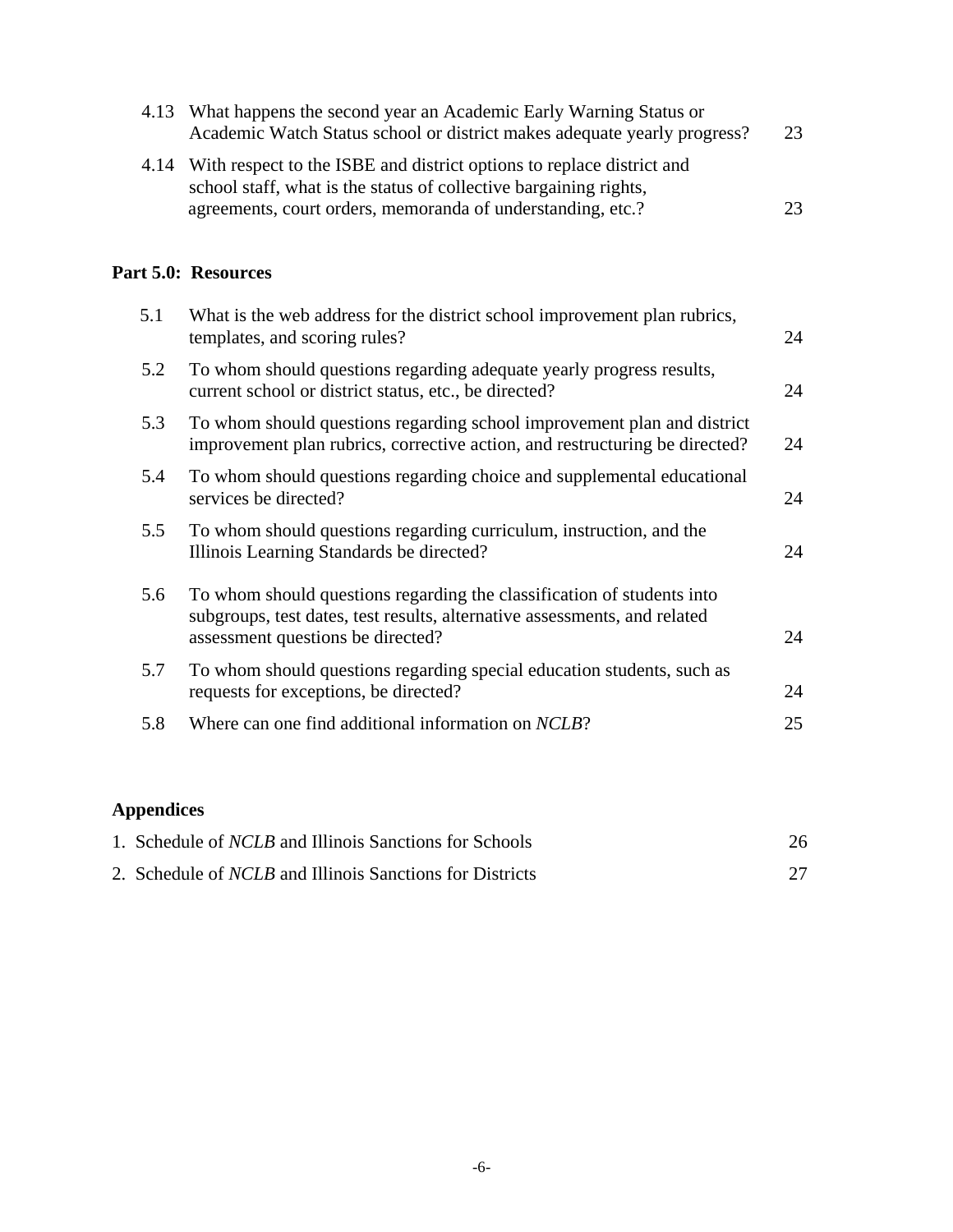# **Part 1.0: The School Improvement Plan**

#### **1.1 Are all schools in Illinois required to write school improvement plans?**

Yes, since 2000. With few exceptions, all public schools have been required to write school improvement plans since 1987. The two-year exemptions that were automatically granted to "exceeds-and-top-15-percent-of-meets" schools ceased in 1998 and expired in 2000, the period of transition from the Illinois Goals Assessment Program to the Illinois Standards Achievement Tests and the Prairie State Achievement Exams. Beginning in 2000-01, all public schools have been required to write school improvement plans. Hereafter, all school improvement plans are understood to be *revised* school improvement plans. (105 ILCS 5/2-3.25d)

#### **1.2 For all schools that do not make adequate yearly progress, what is the requirement for school improvement plans?**

With respect to all schools, after the second year and each consecutive year thereafter that a school does not make adequate yearly progress, a school or a district must prepare a school improvement plan and submit it for approval. (105 ILCS 5/2-3.25d; *NCLB*, "LEA and School Improvement: Non-Regulatory Guidance," January 7, 2004, C-1) Under Illinois law, districts bear ultimate responsibility for the preparation of school improvement plans, although all school improvement plans must be developed with staff in the affected school. (105 ILCS 5/2-3.25d(c))

#### **1.3 Who approves a school improvement plan?**

All schools that do not make adequate yearly progress the second and third year of assessment must submit school improvement plans to their local school board for final approval. All schools that do not make adequate yearly progress the fourth and fifth year of assessment must submit school improvement plans to both their local school board and to ISBE for approval. In Chicago District 299, all such plans must also be approved by the school's local school council. (105 ILCS 5/2-3.25d)

# **1.4 What is the sequence for submitting school improvement plans that must be approved by both a local school board and ISBE?**

School improvement plans must first be approved by local school boards, then by ISBE.

#### **1.5 Is there a required time-span for these school improvement plans?**

Yes. In Title I schools, each school improvement plan must span the next two school years. For example, a school that does not make adequate yearly progress the second year of assessment (for example, in spring of 2005) must submit a school improvement plan that will be in effect the next two school years (2005-06 and 2006-07). In non-Title I schools, ISBE intends to seek the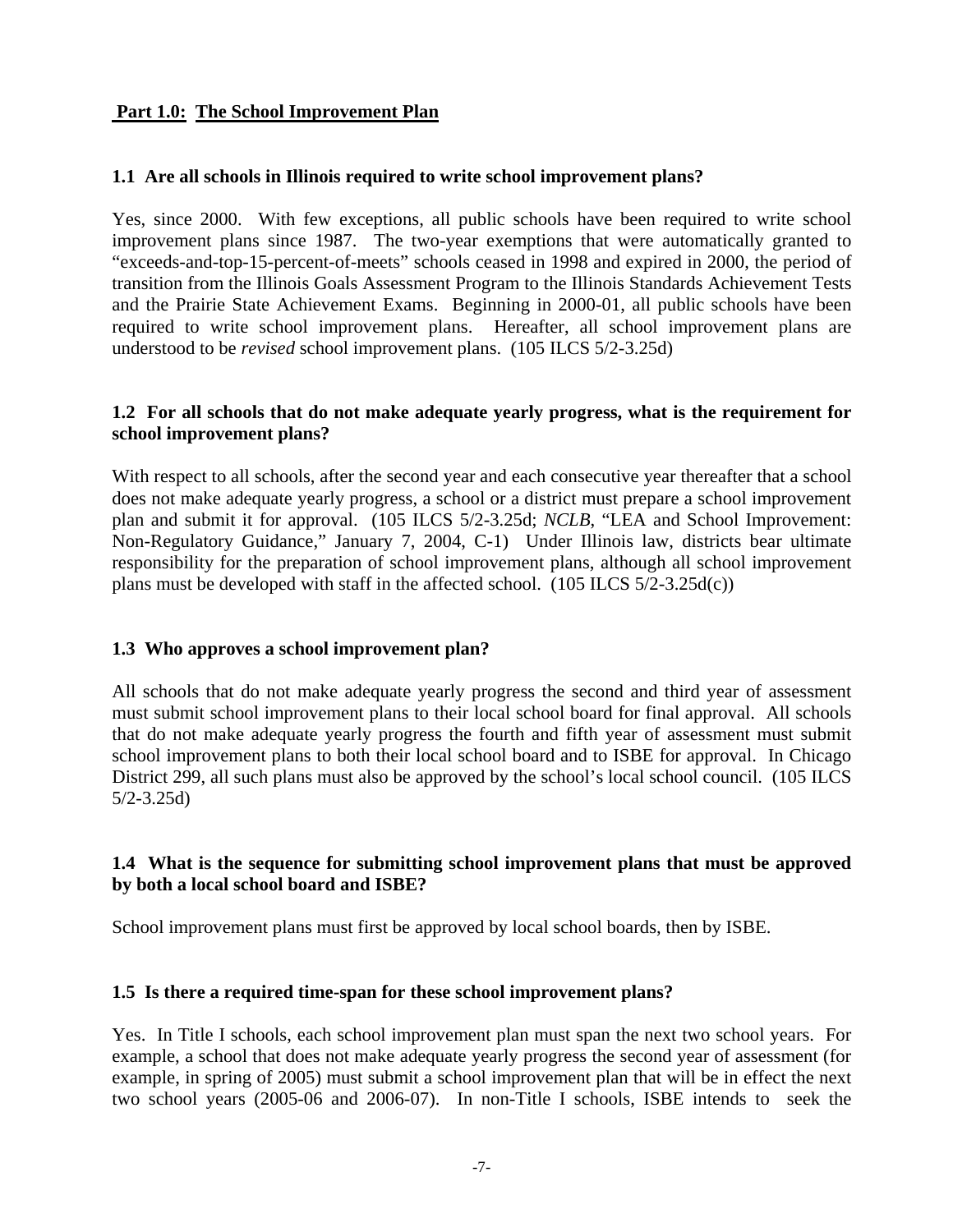adoption of an administrative rule requiring school improvement plans to span at least the next two school years.

By Illinois law, Chicago District 299 school improvement plans must be three-year school improvement plans. (105 ILCS 5/34-2.4)

# **1.6 When must a school improvement plan be submitted?**

For Title I schools, *NCLB* requires that ISBE provide each district the names of its schools that do not meet Illinois criteria for adequate yearly progress. Based on this information, the school board or its designee identifies its schools. (*NCLB*, Sec. 1116(b)(1)(A)) After developing or revising its school improvement plan in consultation with parents, school staff, district staff, and outside experts, a school or a district must submit its school improvement plan for approval no later than three months after the date the school was identified as not making adequate yearly progress.  $(NCLB, Sec. 1116(b)(3)(A))$ 

Illinois law requires ISBE to adopt rules addressing the submission of school improvement plans. (105 ILCS 5/2-3.25f) ISBE intends to seek the adoption of an administrative rule implementing the same three-month schedule set forth in *NCLB*.

# **1.7 If a school does not make adequate yearly progress in the spring of the first year of its ISBE-approved, two-year school improvement plan, does ISBE require the school to resubmit it?**

No, unless the plan is changed. If ISBE approves a two-year school improvement plan, the school improvement plan remains valid for two years. If, however, a school or district modifies or changes an ISBE-approved school improvement plan, those changes must be submitted to ISBE for approval.

# **1.8 If a school does not make adequate yearly progress in the spring of the first year of its school board-approved, two-year school improvement plan, does a board require the school to resubmit it?**

The local school board decides.

# **1.9 After a school improvement plan is submitted for approval, how soon must it be approved?**

Neither Illinois law nor *NCLB* specifies the period between submitting a school improvement plan and its approval, saying "expeditiously," but no later than the beginning of the school year immediately following the year in which the assessments were administered.

# **1.10 Can a school improvement plan be conditionally approved?**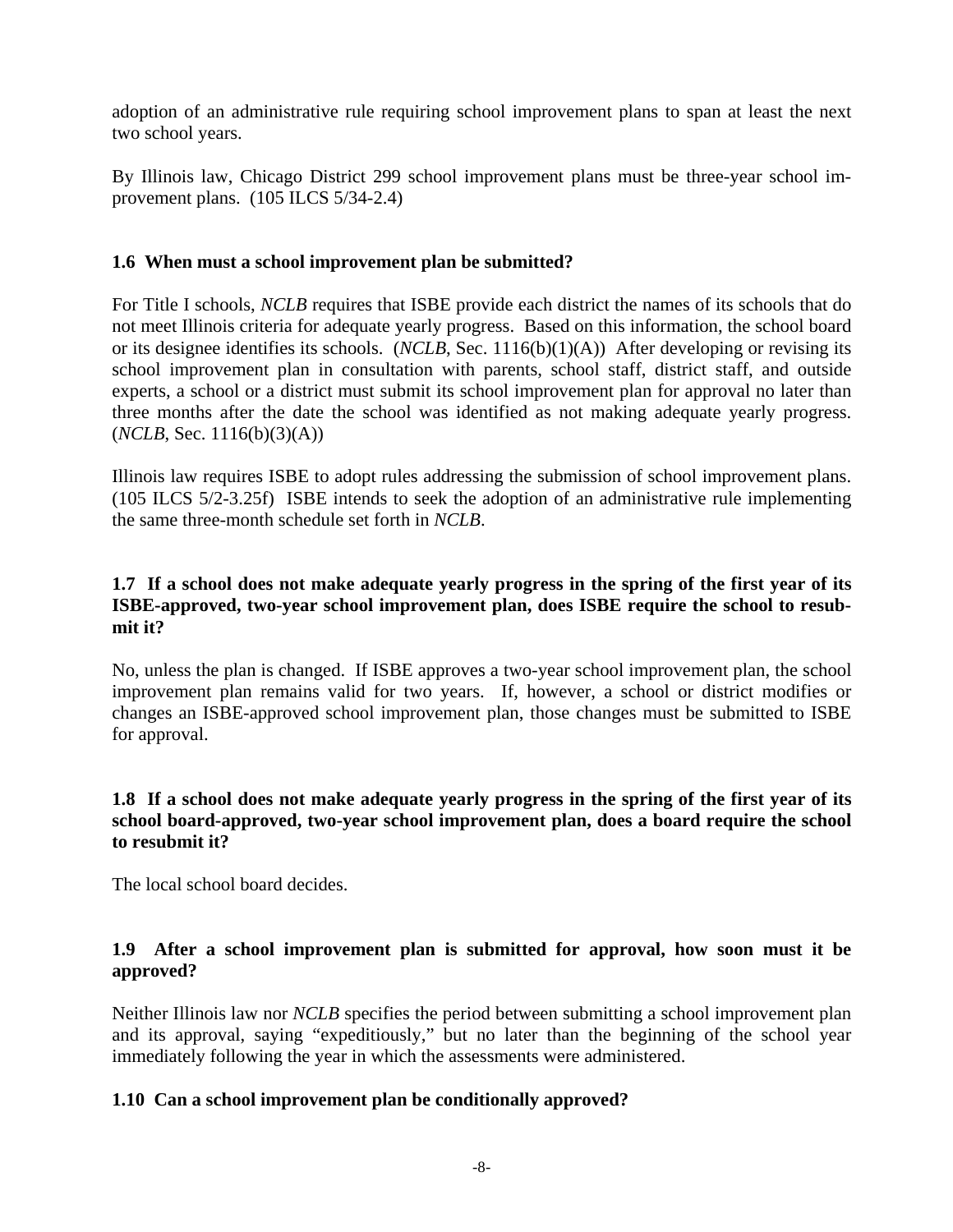*NCLB* permits a local school board to conditionally approve a school improvement plan on:

(i) inclusion of one or more of the corrective actions specified in *NCLB* (*NCLB*, Sec. 1116(b)(7)(C)(iv)); or (ii) feedback on the school improvement plan from parents and community leaders.

### **1.11 What must be addressed in a school improvement plan?**

Both *NCLB* and State law include requirements for school improvement plans. (*NCLB* 1116(b)(3); 23 Ill. Adm. Code 1.10(b)(4)). For Title I schools, a school improvement plan must:

- (1) Include demographic information about students and information about attendance, truancy, mobility, retention, and expulsion rates and, for high schools, graduation and dropout rates  $(23 \text{ Ill.}$  Adm. Code  $1.10(b)(4)(A)$ ;
- (2) Include information about the extent to which all students in the grade levels chosen by the district pursuant to Section 2-3.63 of the School Code are achieving in the locally established fundamental learning areas (23 Ill. Adm. Code 1.10(b)(4)(B));
- (3) Include information on the school's State assessment results (23 Ill. Adm. Code  $1.10(b)(4)(C);$
- (4) incorporate strategies based on scientifically based research and an analysis of State and local assessment data and other information that will strengthen the core academic subjects in the school and address the specific academic areas in which the school's performance has been deficient (23 Ill. Adm. Code 1.10(b)(4)(D), *NCLB*  $1116(b)(3)(i)$ ;
- (5) adopt policies and practices concerning the school's core academic subjects that have the greatest likelihood of ensuring that all subgroups enrolled in the school will meet the State's proficient level of achievement not later than the end of the 2013-2014 school year, including (i) specific, measurable steps to be taken, (ii) a timeline for these activities, and (iii) a budget for these activities (23 Ill. Adm. Code 1.10(b)(4)(E), *NCLB*  $1116(b)(3)(ii)$ ;
- (6) include professional development activities for at least the staff providing services in the academic areas in which the school's performance has been deficient (23 Ill. Adm. Code 1.10(b)(4)(F), *NCLB* 1116(b)(3)(iv)). These activities should be consistent with the district's Title I application. As part of its Title I application to ISBE, districts must provide an assurance that the school will spend not less than 10 percent of its Title I, Part A funds for each fiscal year that the school is in school improvement status, for the purpose of providing to the school's teachers and principal high-quality professional development that —

(I) directly addresses the academic achievement problem that caused the school to be identified for school improvement; (II) meets the requirements for professional development activities set forth by the Department of Education (http://www.isbe.net/nclb/pdfs/pddefinition.pdf); and (III) is provided in a manner that affords increased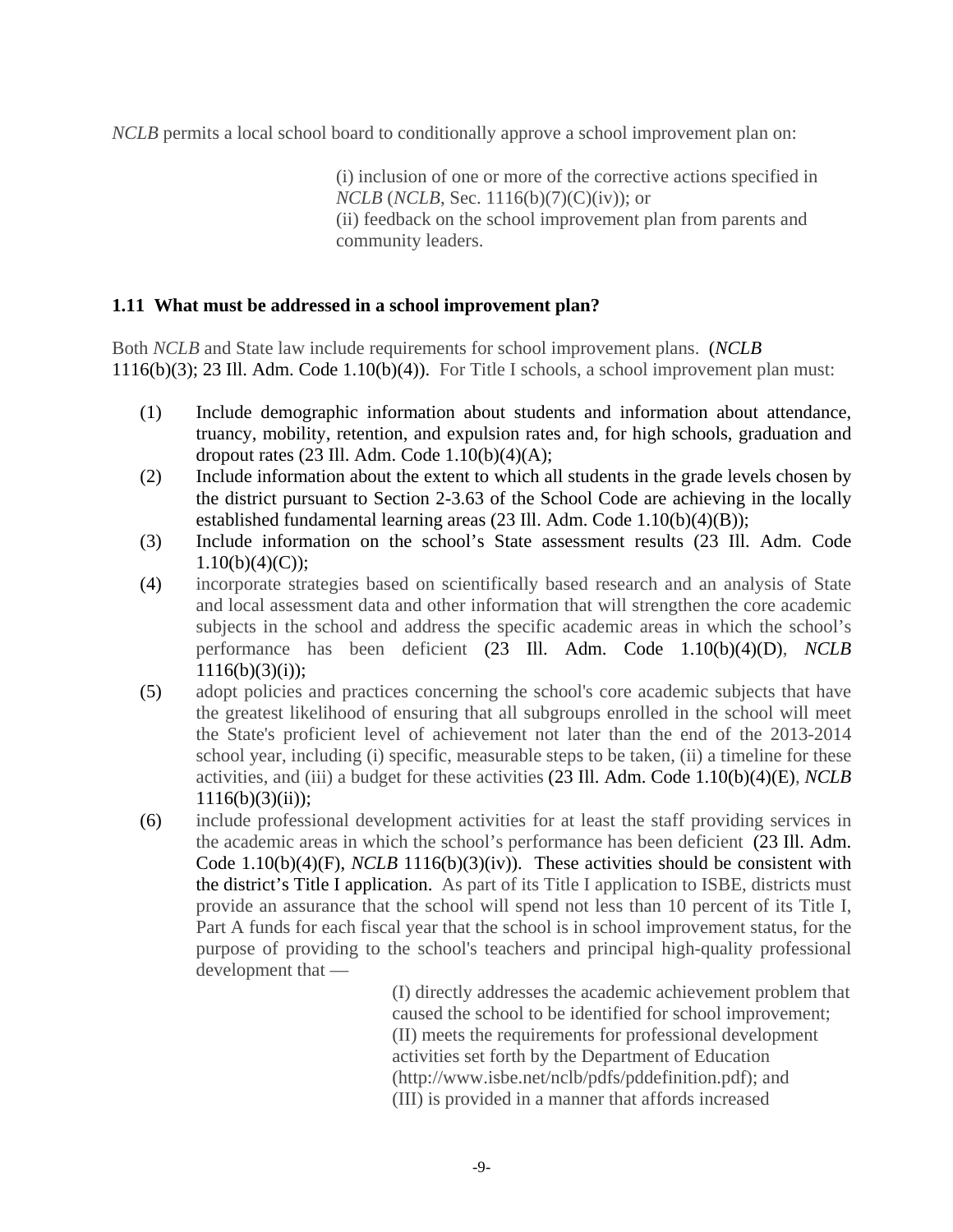# opportunity for participating in that professional development (23 Ill. Adm. Code 1.10(b)(4)(F), *NCLB*  $1116(b)(3)(iii)$ ;

- (7) incorporate a teacher mentoring program (*NCLB* 1116(b)(3)(x));
- (8) establish specific annual, measurable targets for continuous and substantial progress by each subgroup of students enrolled in the school that will ensure that all such subgroups will make adequate yearly progress and meet the State's proficient level of achievement not later than the  $2013 - 2014$  school year (*NCLB* 1116(b)(3)(v));
- (9) describe how the school will provide written notice about the school improvement process to parents of each student enrolled in such school, in a format and, to the extent practicable, in a language that the parents can understand (*NCLB* 1116(b)(3)(vi));
- (10) specify responsibilities of the school, the school board, and ISBE under the plan, including the internal and external technical assistance to be provided by the district and the district's fiscal responsibilities under section 1120A of *NCLB* (*NCLB*  $1116(b)(3)(vii)$ ;
- (11) include strategies to promote effective parental involvement in the school (*NCLB*  $1116(b)(3)(viii);$
- (12) incorporate, as appropriate, activities before school, after school, during the summer, and during any extension of the school year (*NCLB* 1116(b)(3)(ix)); and
- (13) include a process for monitoring progress and revising the plan as needed (23 Ill. Adm. Code  $1.10(b)(4)(G)$ .

Non-Title I schools are required to include items 1 through 6 above, and item 13 (23 Ill. Adm. Code 1.10(b)(4)). Illinois law specifies further content for school improvement plans in Chicago District 299. (105 ILCS 5/34-2.4a-n.) (See Appendices 1 & 2)

#### **1.12 How does ISBE evaluate school improvement plans?**

ISBE has published a school improvement plan scoring guide, or rubric, that it uses to score school improvement plans. The rubric and scoring procedures are posted on ISBE's website. (See 6.1.) If a plan follows the components of this rubric, it addresses all *NCLB* and Illinois requirements.

Specific criteria for each of the components are set forth in the school improvement plan rubric. In all, there are 50 criteria.

#### **1.13 Must school improvement plans follow a particular format?**

No. ISBE has posted an optional school improvement plan template for grade schools and high schools at its website. (See 5.1.) Schools following the optional school improvement plan template will address all of the requirements mandated by *NCLB* and State law, as set forth in 1.11. Districts should ensure that all requirements mandated by *NCLB* and State law have been addressed whatever format is followed.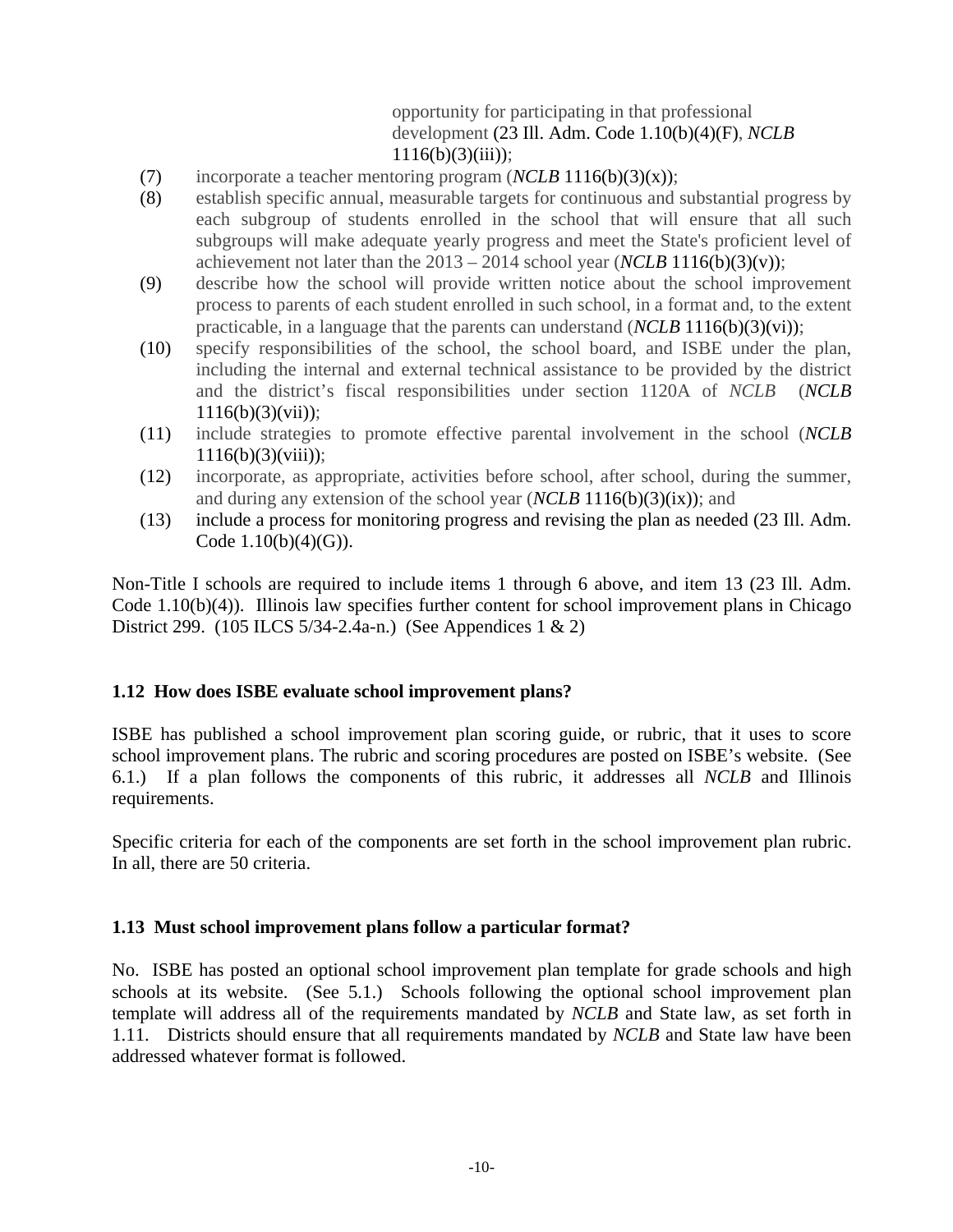# **1.14 Are local school boards required to use ISBE's rubric to score the school improvement plan for a school not making adequate yearly progress?**

No. However, all school improvement plans must meet the applicable minimum requirements set forth in Section 1.11. Otherwise, the final approval of the school improvement plan is the prerogative of the local school board using whatever method, scoring rules, or standard it chooses.

# **1.15 Can a local school board or others choose to edit ISBE's rubric before using it?**

Yes.

# **1.16 Must a local board involve an outside evaluation process for school improvement plans?**

Part 3.0 of this guidance document addresses outside evaluation requirements for school and district improvement plans.

# **1.17 After a school improvement plan is approved, when must it be implemented?**

For Title I schools, a school improvement plan must be implemented as soon as it is approved, even if the school year has begun. ("LEA and School Improvement: Non-Regulatory Guidance," *NCLB*, January 7, 2004) State law requires that schools and districts make reasonable efforts to implement an approved plan. (105 ILCS 5/2-3.25f) Accordingly, implementation of all school improvement plans begins as soon as reasonably possible upon approval.

# **1.18 What is the penalty if a school does not submit a school improvement plan, its school improvement plan is not approved, or if it fails to implement an approved school improvement plan?**

A school that does not submit a school improvement plan, continues to submit a school improvement plan that is unapprovable, or fails to make a reasonable effort to implement its approved school improvement plan may suffer loss of state recognition and loss of state funding by attendance center or program, as ISBE deems appropriate. (105 ILCS 5/2-3.25f)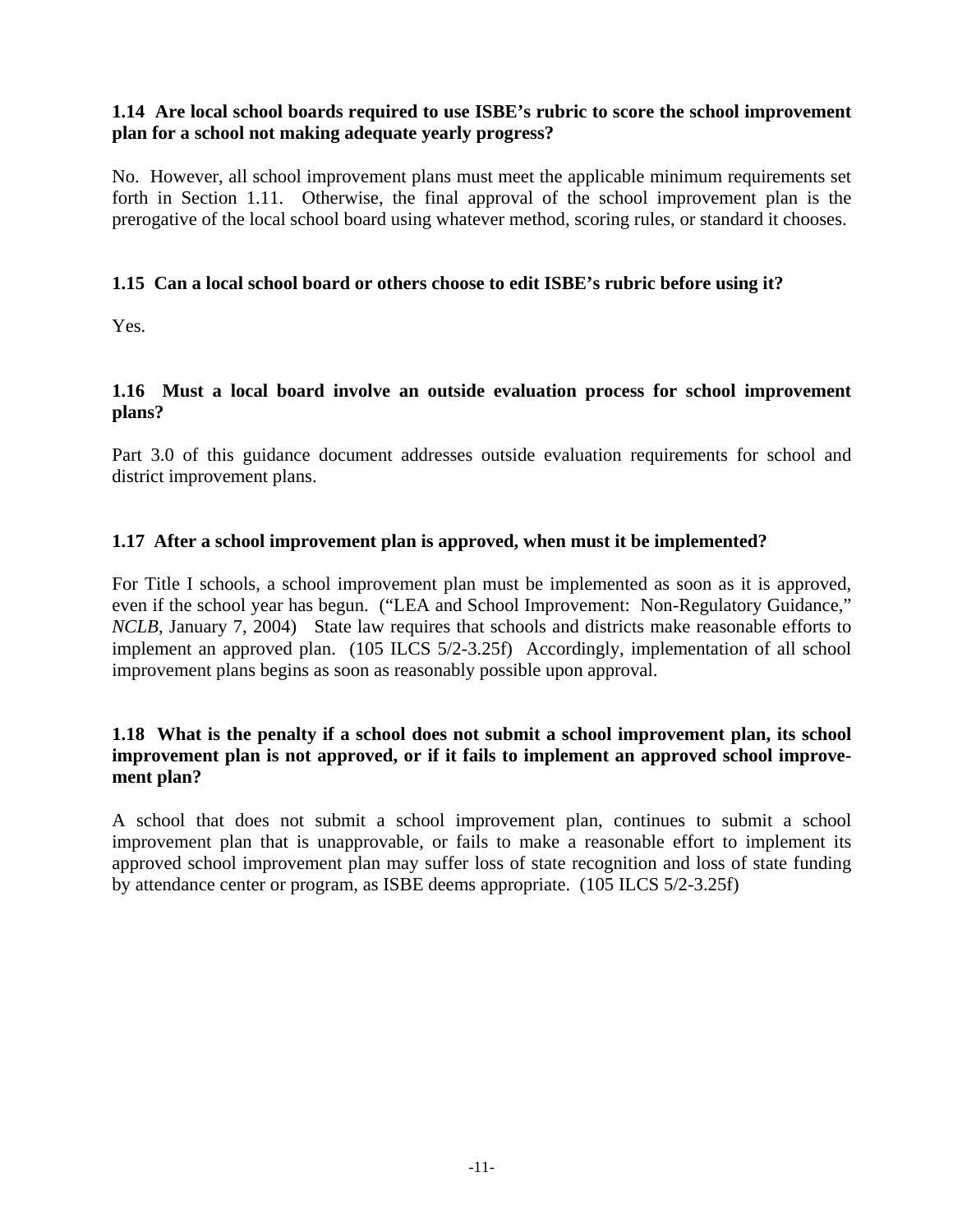# **Part 2.0: The District Improvement Plan**

# **2.1 What are the** *NCLB* **sanctions for a district that does not make adequate yearly progress?**

A large majority of districts in Illinois are Title I districts. For Title I districts (numbers refer to years):

- 1. The school year after the first spring assessment in which a district does not make adequate yearly progress, no sanction is applied.
- 2. After the second spring, *NCLB* requires that ISBE place the district in district improvement and require it to prepare a district improvement plan with specific content. *NCLB* does not specify the time span of a district improvement plan or to whom the district improvement plan must be sent for approval.
- 3. After the third spring a district does not make adequate yearly progress, the district remains in district improvement. No new sanctions are specified.
- 4. After the fourth spring, ISBE must implement corrective action(s) in the district.

In addition, *NCLB* specifies that ISBE may identify a district for corrective action at any time during the district improvement process. (*NCLB* 115 Stat. 1489ff; "LEA and School Improvement: Non-Regulatory Guidance," *NCLB*, January 7, 2004) Additional district improvement plan requirements and recommendations are set forth under the next question.

In sum, the schedule for corrective action for both schools and districts is the same, but the options are not. Part 4.0 presents the options for corrective action for schools and for districts.

# **2.2 What are the Illinois sanctions for** *all* **districts that do not make adequate yearly progress?**

For all districts (numbers refer to years):

- 1. The school year after the first spring assessment in which a district does not make adequate yearly progress, no sanction is applied.
- 2. After the second spring a district does not make adequate yearly progress, ISBE places the district in Academic Early Warning Status and requires it to submit a district improvement plan to its local school board for approval.
- 3. After the third spring, the district remains in Academic Early Warning Status and must submit a revised district improvement plan to its local school board for approval.
- 4. After the fourth spring, ISBE places the district in Academic Watch Status and requires it to submit a revised district improvement plan to both its local school board and ISBE for approval. ISBE must appoint a district improvement panel.
- 5. After the fifth spring, the district must develop a restructuring plan and a revised district improvement plan and submit them to both its local school board and ISBE for approval. (The district improvement plan and restructuring plan are separate documents.)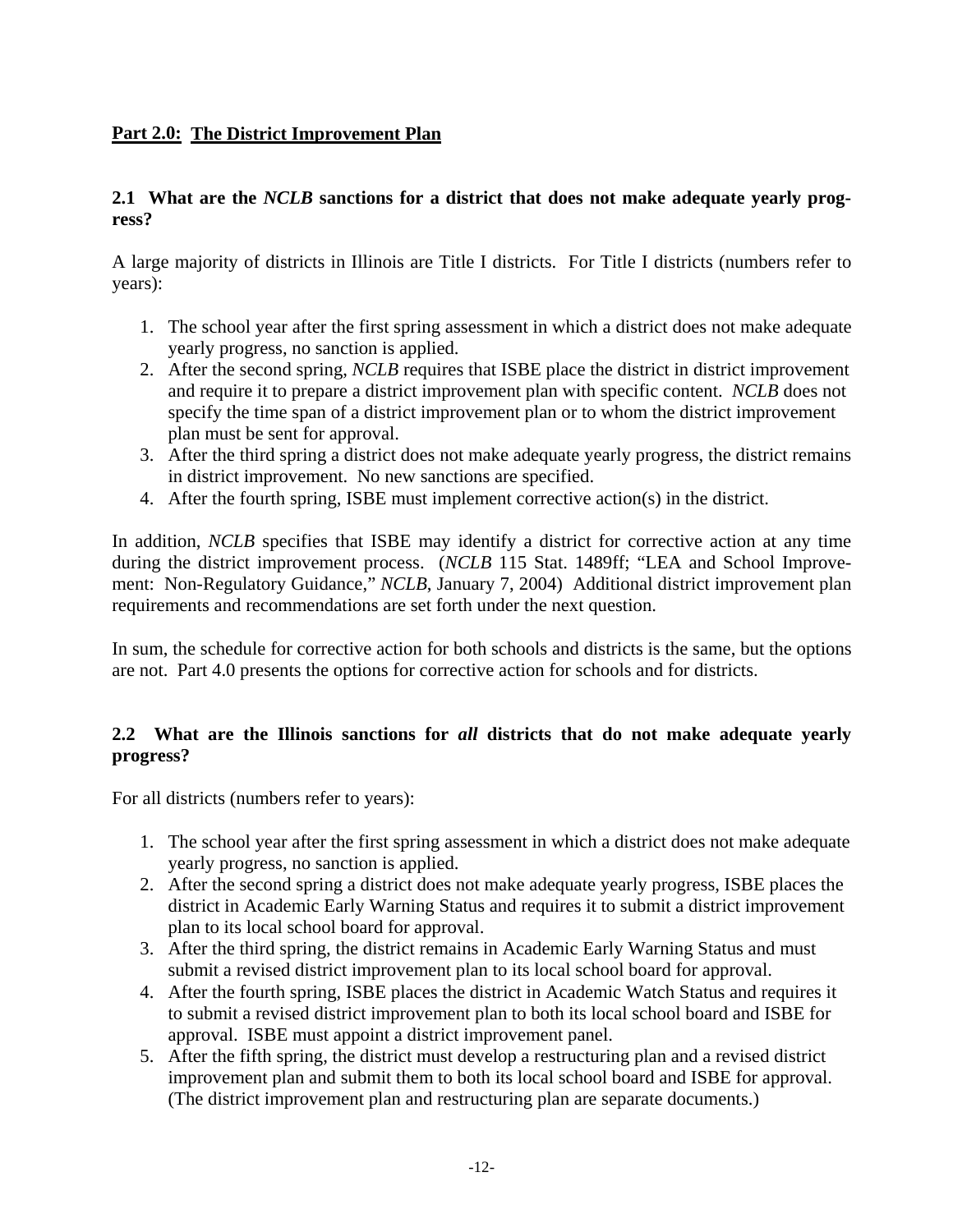- 6. After the sixth spring, the district must implement its restructuring plan.
- 7. After the seventh spring, ISBE must take one of the following actions: a) direct the regional superintendent of schools to remove school board members and/or appoint an independent authority to operate the district, b) change the district's recognition status to nonrecognized, or c) reassign pupils or reassign or replace school district personnel who are relevant to the failure to meet adequate yearly progress. If a school district is nonrecognized in its entirety, it will be automatically dissolved on the next July 1 and its territory realigned with another school district(s) by the regional board of school trustees. (105 ILCS 5/2-3.25d-f)

Part 4.0 presents options for restructuring.

Only local school boards approve district improvement plans after years two and three, but both a local school board and ISBE approve district improvement plans after years four and five—the same schedule as school improvement plans. Other requirements—such as notifying parents and the public, restrictions on the use of Title I money, parental involvement, professional development, technical assistance, and appeals procedures—are beyond the scope of this document.

#### **2.3 What are the major differences between Title I and non-Title I sanctions for districts?**

There are at least two:

- Non-Title I districts do not have to undertake corrective action.
- *NCLB*'s corrective action sanction for Title I districts is implemented two years sooner than Illinois' restructuring sanctions for non-Title I districts. (See 2.1, year 4; 2.2, year 6.)

# **2.4 When are districts first designated as being in Academic Early Warning Status?**

If a district does not make adequate yearly progress for two consecutive years, ISBE places it in Academic Early Warning Status, which includes both Title I and non-Title I districts. Data from the spring assessment in 2003 served as the base year for all districts because it was the first year ISBE required districts to submit data for percent tested, attendance rates, and graduation rates for adequate yearly progress calculations per *NCLB*. It was also the first year that ISBE used only reading and mathematics in the calculation of adequate yearly progress. In prior years, five learning areas were used. For the first time, ISBE designated districts in Academic Early Warning Status in December, 2004.

#### **2.5 What is the sequence for submitting a district improvement plan that must be approved by both a local school board and ISBE?**

A district improvement plan first must be approved by its local school board, then by ISBE.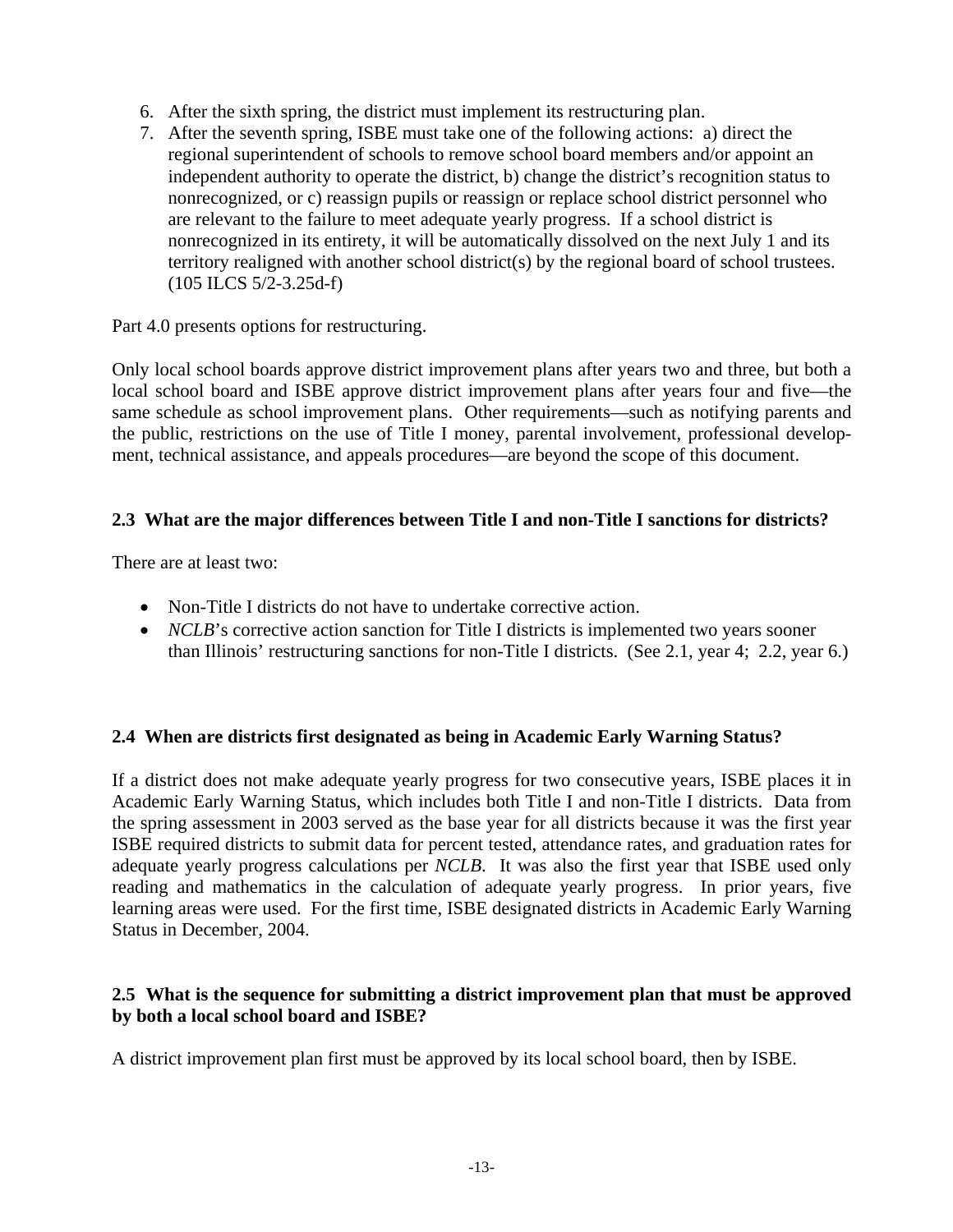# **2.6 Is there a required time-span for these district improvement plans?**

No. However, as districts must make adequate yearly progress for two consecutive years to be removed from improvement status, ISBE intends to seek the adoption of an administrative rule requiring that each district improvement plan span at least the next two school years, the same as school improvement plans.

# **2.7 What must be included in a district improvement plan?**

For Title I schools, the district improvement plan must:

(i) incorporate scientifically based research strategies that strengthen the core academic program in schools served by the district;

(ii) identify actions that have the greatest likelihood of improving the achievement of participating children in meeting the State's student academic achievement standards;

(iii) address the professional development needs of the instructional staff serving the district. Title I guidance directs districts to spend not less than 10 percent of the funds they receive under subpart 2 for each fiscal year in which the agency is identified for improvement for professional development (including funds reserved for professional development under subsection  $(b)(3)(A)(iii)$ , but excluding funds reserved for professional development under section 1119;

(iv) include specific measurable achievement goals and targets for each subgroup of students, consistent with adequate yearly progress

(v) address the fundamental teaching and learning needs in the schools of the district, and the specific academic problems of low–achieving students, including a determination of why the district's prior plan failed to bring about increased student academic achievement;

(vi) incorporate, as appropriate, activities before school, after school, during the summer, and during an extension of the school year;

(vii) specify the responsibilities of ISBE and the district under the plan, including specifying the technical assistance to be provided by ISBE and the district's responsibilities under section 1120A of *NCLB*; and

(viii) include strategies to promote effective parental involvement in the school.

As Illinois law requires ISBE to adopt administrative rules addressing the development of all district improvement plans, ISBE intends to adopt an administrative rule implementing the same requirements (where applicable) for district improvement plans for non-Title I schools as well. (*NCLB* 1116(c)(7)) (105 ILCS 5/2-3.25d(c)).

# **2.8 How does ISBE evaluate district improvement plans?**

ISBE has published a district improvement plan scoring guide, or rubric, that it uses to score district improvement plans. The rubric and scoring procedures are posted on ISBE's website.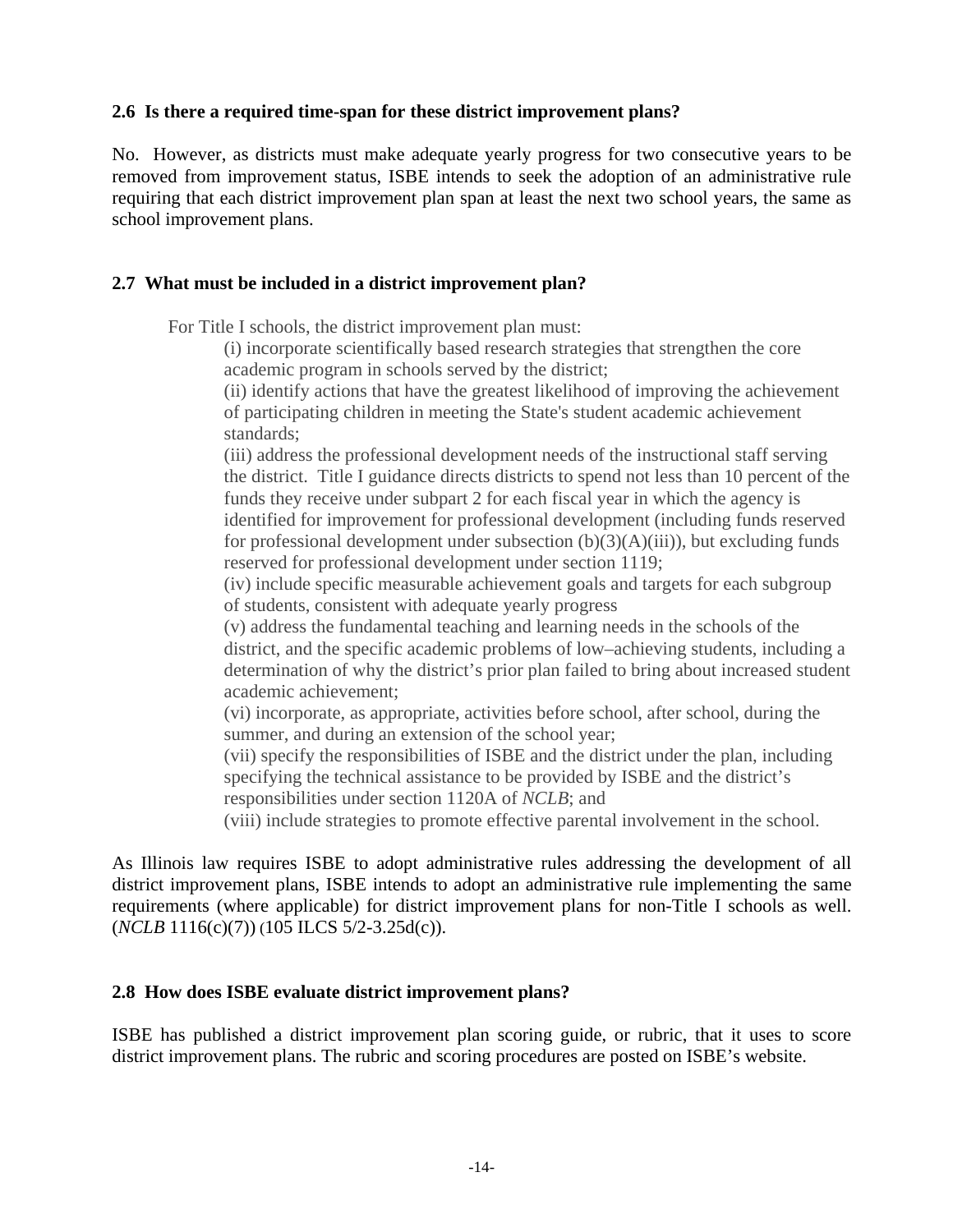The rubric comprises the same components that are used to evaluate school improvement plans and the scoring procedures are identical. Most criteria in the school improvement plan and district improvement plan are virtually identical. However, some criteria are different. For example, the district improvement plan rubric includes the criteria "role of the school board," "mentoring of principals," and "support for school improvement plans" that logically apply only to districts.

# **2.9 Must district improvement plans follow a particular format?**

No. ISBE has posted an optional district improvement plan template for grade schools and high schools at its website. Schools following the optional school improvement plan template will address all of the requirements mandated by *NCLB*, as set forth in 2.7.

#### **2.10 When must a district improvement plan be submitted?**

For Title I districts, a district improvement plan must be submitted for approval no later than three months after the date that ISBE notifies the district that it did not make adequate yearly progress. Unlike schools, no 45-day peer review process is specified.

Illinois law requires ISBE to adopt rules specifying the submission requirements for all district improvement plans. ISBE intends to adopt the same three-month schedule set forth in *NCLB*.

# **2.11 If a district does not make adequate yearly progress in the spring of the first year of its ISBE-approved, two-year district improvement plan, does ISBE require the district to resubmit it?**

No, unless the plan is changed. If ISBE approves a two-year district improvement plan, the district improvement plan remains valid for two years. If, however, a district modifies or changes an ISBE-approved district improvement plan, those changes must be submitted to ISBE for approval.

# **2.12 If a district does not make adequate yearly progress in the spring of the first year of its school board-approved, two-year district improvement plan, does a board require the district to resubmit it?**

The local school board decides.

# **2.13 Is Chicago District 299 exempt?**

No. If District 299 does not make adequate yearly progress for four consecutive years, it is required to submit its district improvement plan to ISBE.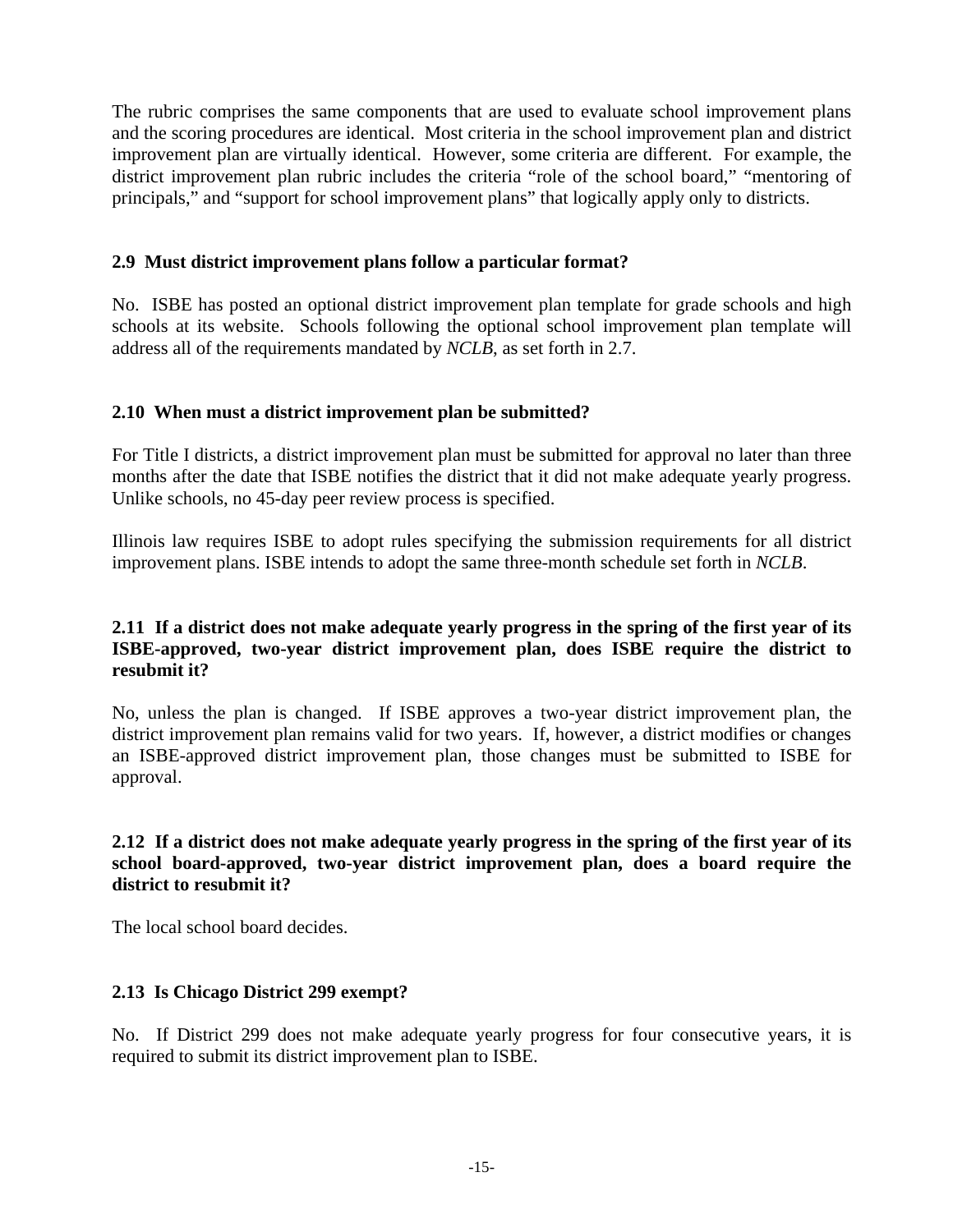# **2.14 Are district improvement plans and school improvement plans separate documents?**

Yes. A district that substitutes a school improvement plan(s) in lieu of a district improvement plan will not fulfill its requirement. The only exception is a district with only one building and one principal. In that case, the school improvement plan and district improvement plan may be the same.

A district improvement plan is not merely a synthesis or compilation of individual school improvement plans. Rather, a district improvement plan should include strategies that, as appropriate, target and integrate the following units:

- 1. needs of specific subgroups that did not make adequate yearly progress;
- 2. unique needs of specific schools that did not make adequate yearly progress;
- 3. common needs of all schools that did not make adequate yearly progress;
- 4. common needs of all schools; and
- 5. ways the district office can improve its operations and support activities.

In most instances, the student groups targeted in school improvement plans are the same student groups targeted in district improvement plans. Therefore, school improvement plans and a district improvement plan must be aligned to ensure that their respective strategies do not conflict, contradict, or replicate efforts.

# **2.15 What is the penalty if a district does not submit a district improvement plan, its district improvement plan is not approved, or if it fails to implement an approved district improvement plan?**

A district that does not submit a school improvement plan, continues to submit a district improvement plan that is unapprovable, or fails to make a reasonable effort to implement its approved district improvement plan may suffer loss of state recognition and loss of state funding, as ISBE deems appropriate. (105 ILCS 5/2-3.25f)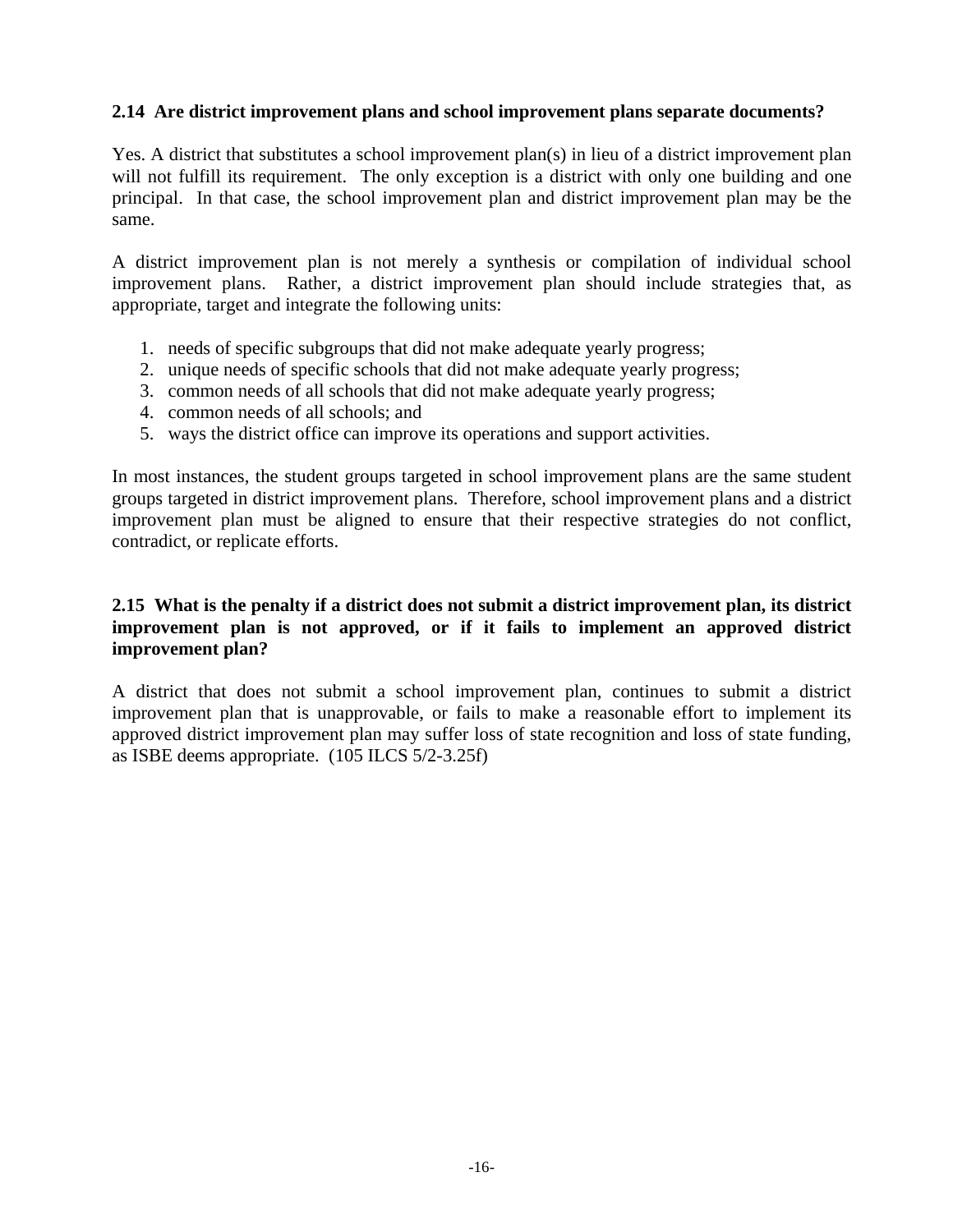# **Part 3.0: Peer Review, Improvement Panels, and Outside Evaluations**

# **3.1 What is peer review?**

*NCLB* requires a peer review process for school improvement plans but does not rigidly define peer review. Peer review must occur during the preparation of a school improvement plan after the second year and each consecutive year thereafter that a school does not make adequate yearly progress. Federal guidance states that a district "should involve as peer reviewers teachers and administrators from schools and districts similar to the one in improvement, but significantly more successful in meeting the learning needs of their students." ("LEA and School Improvement: Non-Regulatory Guidance," January 7, 2004, C-17.) As appropriate, peer reviewers may be teachers from other schools, personnel from other districts, Regional Office of Education staff, Intermediate Service Center staff, university faculty, consultants, et al., or combinations thereof. The peer review process takes place during the 45 days prior to submitting the school improvement plan for approval by the school board.

# **3.2 Does the peer review requirement apply to non-Title I school improvement plans and district improvement plans?**

No. As described in 3.3, all schools and districts that have not made adequate yearly progress for a fourth consecutive year must coordinate the development of their improvement plans with an improvement panel. Prior to the appointment of an improvement panel, non-Title I schools and districts should determine whether the development of their improvement plans would benefit from outside evaluation and review. As one of several options a board may consider, the board may designate an outside team to evaluate school improvement plans on its behalf. Based on this evaluation, a report from the team to the board will inform the board of each plan's strengths and weaknesses.

# **3.3 What is the role of school and district improvement panels for schools and districts that do not make adequate yearly progress for a fourth consecutive year?**

Section 3.25e of the School Code requires the State Superintendent of Education to appoint improvement panels for schools and districts in Academic Watch Status. Members appointed to improvement panels must include, but not be limited to, individuals who are familiar with educational issues. (Additional selection criteria apply to Chicago District 299.) The State Superintendent of Education will designate one member of the panel to serve as chair. The improvement panel will assist the school or district in the development and implementation of its improvement plan and make progress reports and comments to ISBE as required. (105 ILCS 5/2- 3.25e)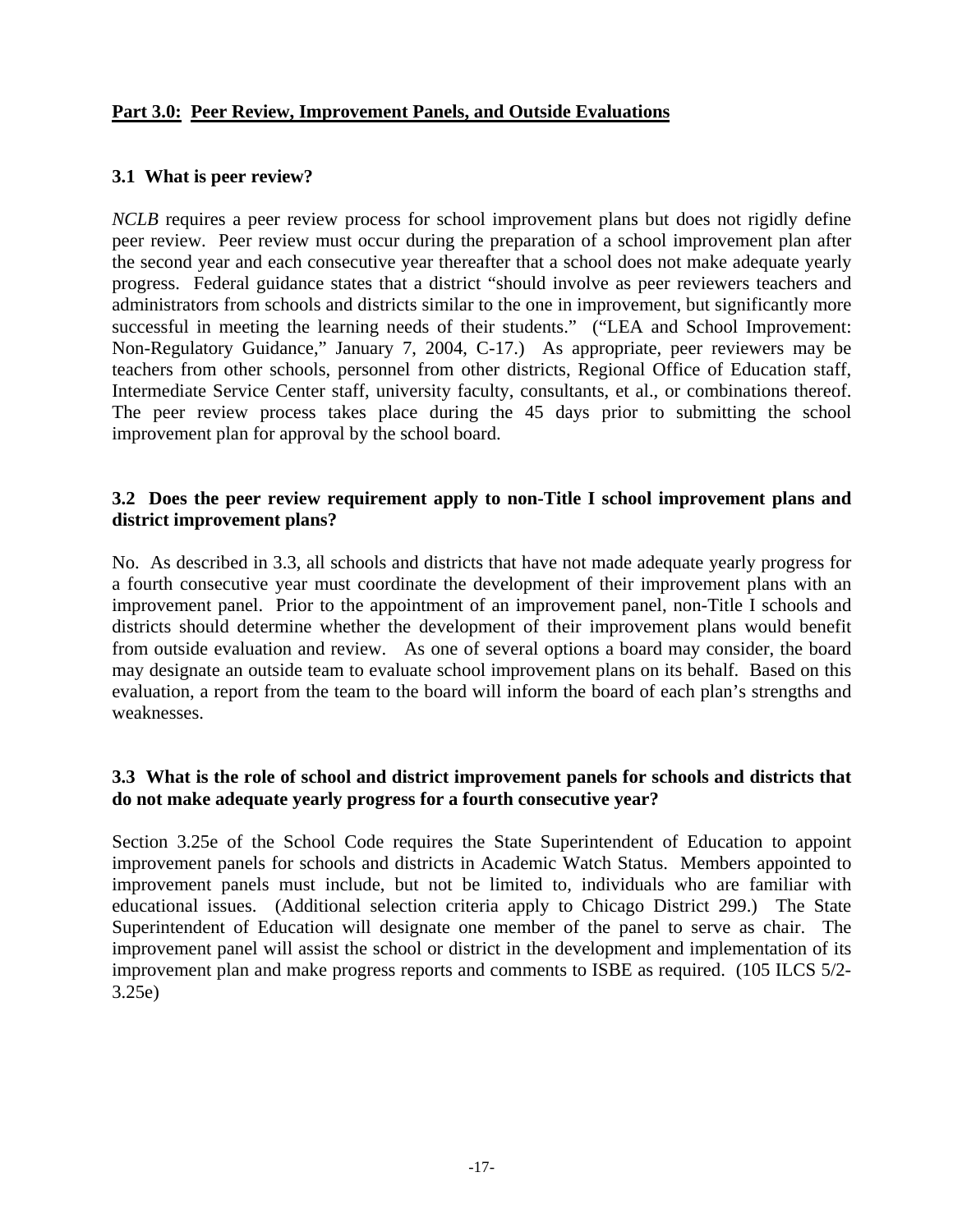# **3.4. How does the State Superintendent of Education appoint members to improvement panels?**

To assist with this task, the State Superintendent requests that schools and districts participate in this process as follows:

- 1. The district/school may recommend to the State Superintendent of Education three panel members familiar with educational issues. Generally, to avoid conflicts of interest, panel members may not be board members or employees of the district. The one exception is that members of a school improvement panel can include employees from another school within the district with demonstrated effectiveness and recognized expertise in school improvement. Panel members may not have other conflicts of interest, such as a contractual relationship with a school or district.
- 2. The district/school may request assistance from the regional superintendent of schools in the identification of panel members. ISBE will request the regional superintendent's endorsement of all recommendations.
- 3. The district/school may request assistance from the RESPRO in the identification of panel members.
- 4. Districts/schools should also recommend the member of the panel who will serve as chair.
- 5. Districts/schools must submit their recommendations to the State Superintendent no later than 45 days following the notification of being in Academic Watch Status. Otherwise, ISBE will proceed with the appointment of a panel without recommendations from the district/school.

The State Superintendent will notify districts/schools of his decision regarding the recommended panel members no later than 30 days following receipt of the district/school recommendations.

# **3.5 Are peer review groups and improvement panels subject to the Illinois Open Meetings Act?**

ISBE advises that peer review groups and school and district improvement panels follow the requirements of the Illinois Open Meetings Act, (5 ILCS 120/1 *et seq*). Under the Open Meetings Act, peer review groups and improvement panels must follow certain requirements for postings, notice and the keeping of minutes. The Open Meetings Act defines a "meeting" as a gathering of a majority of a quorum for discussing public business. (5 ILCS 120/1.02) For example, if two members on a three-person panel are discussing a school improvement plan in-person or via telephone, this gathering would constitute a "meeting" under the Open Meetings Act. Additional guidance on the Open Meetings Act is available on the website of the Office of the Illinois Attorney General Lisa Madigan. (See ag.stage.il.us/government/open meetings.html).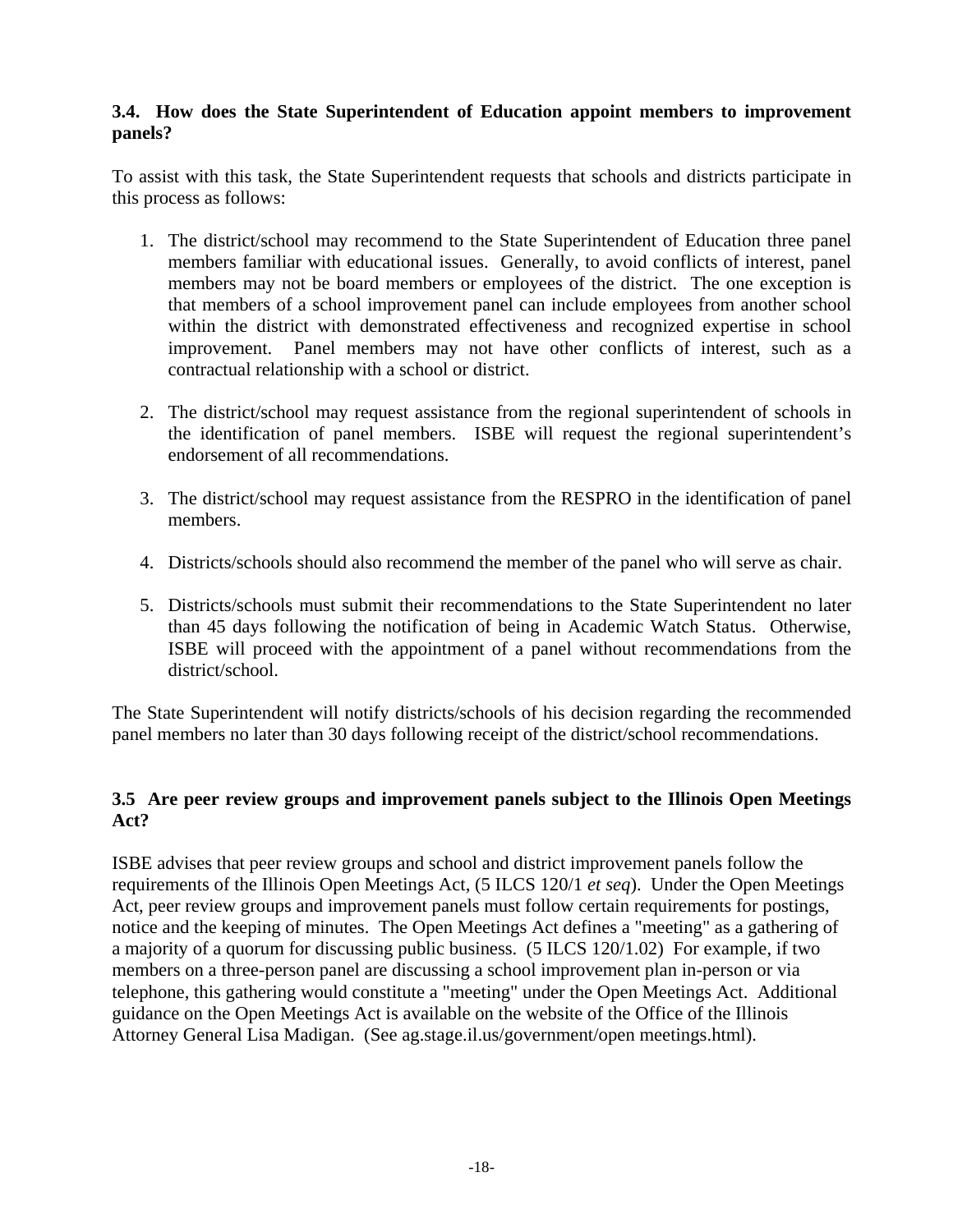# **3.6 Can an improvement panel's review of a school improvement plan meet the** *NCLB* **requirement for peer review?**

Yes, as long as the improvement panel's membership consists of individuals appropriate for the peer review process (i.e., teachers from other schools, personnel from other districts, Regional Office of Education staff, Intermediate Service Center staff, university faculty, consultants, et al., or combinations thereof). (See 3.3 and 3.4.) A local school board can choose to have a separate peer review and improvement panel review process. The local school board should ensure a rigorous review of the plan in either case.

#### **3.7 What types of decisions should a board make in consultation with a peer review team or improvement panel?**

The board may consult with the peer review panel and improvement panel (if separate) when determining the improvement plan's content, standards of evaluation, scoring, and timelines. For example, the board may consult with such panels on whether to 1) use ISBE's rubric as a content guide, 2) use or modify ISBE's scoring guide as the standard for evaluation, 3) undergo ISBE rubric training exercises, and 4) tender its final evaluation by a specific date.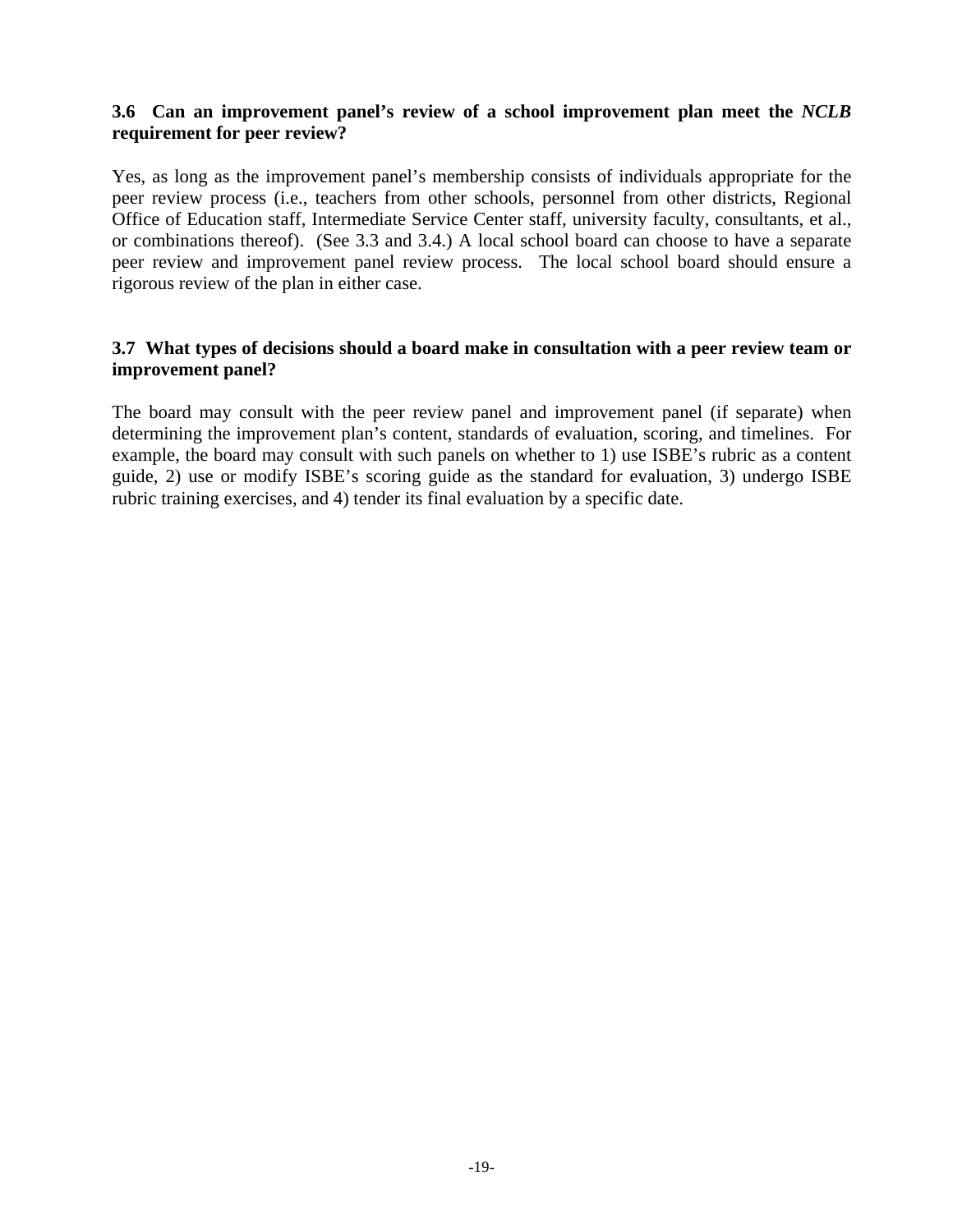# **Part 4.0: Related Topics**

# **4.1 What new actions must a district take in a Title I school required to undergo corrective actions?**

A district must take one or more of the following corrective actions in the school:

- 1. institute a new curriculum and provide professional development for all relevant staff;
- 2. extend the length of the school year or day;
- 3. replace the school staff who are deemed relevant to the school not making adequate yearly progress;
- 4. significantly decrease management authority at the school;
- 5. restructure the internal organization of the school; or
- 6. appoint an outside expert(s) to advise the school how to strengthen its school improvement plan and address the specific issues underlying the school's inability to make adequate yearly progress. (See www.ed.gov/admins/lead/account/ayp/edlite-slide029.html.)

Corrective action does not apply to non-Title I schools.

#### **4.2 What new actions must a district take in a school required to undergo restructuring?**

Under *NCLB*, a district must take one or more of the following actions in a Title I school required to undergo restructuring:

- 1. reopen the school as a public charter school;
- 2. replace all or most of the school staff, which may include the principal, who are relevant to the school's inability to make adequate yearly progress;
- 3. enter into a contract with an entity, such as a private management company, with a demonstrated record of effectiveness, to operate the school as a public school;
- 4. turn the operation of the school over to the state if this action is permitted under state law and the state agrees; and/or
- 5. implement any other major restructuring of the school's governance that makes fundamental reform that has substantial promise of enabling the school to make adequate yearly progress. (*NCLB*, Sec. 1116,(b), (8), (B))

As Illinois law requires all schools that have failed to meet adequate yearly progress for a fifth consecutive year to undergo restructuring, ISBE intends to adopt an administrative rule authorizing all schools to adopt one of the options set forth above when developing a restructuring plan. ISBE intends to propose the following parameters for the implementation of "any other major restructuring of a school's governance that makes fundamental reform that has substantial promise of enabling the school to make adequate yearly progress" (Option 5 above):

The restructuring plan must describe the current problems in the school's governance and operation. Supported by data and approved by the local school board, the restructuring plan must describe fundamental changes that will be made in a least one of the following areas: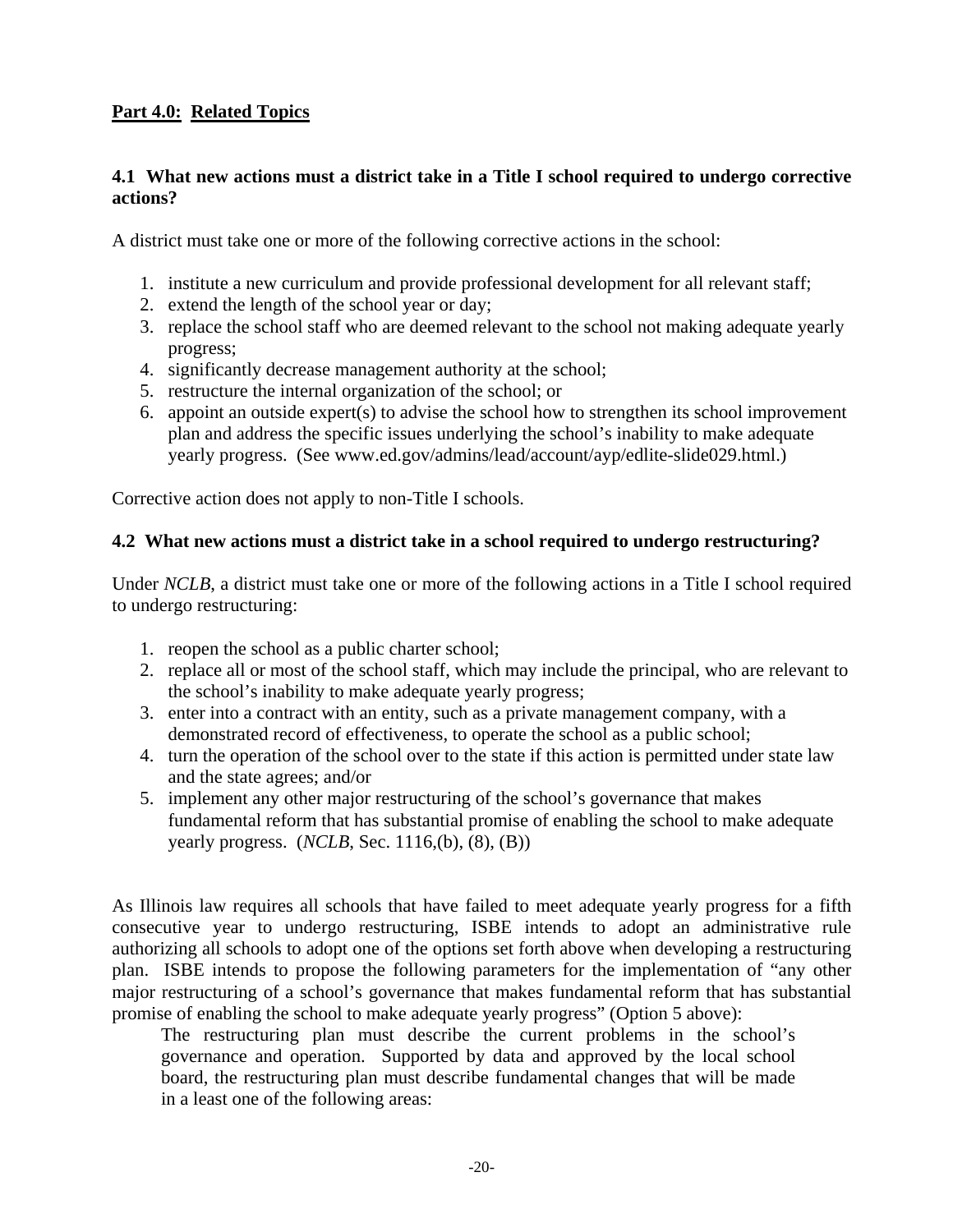- 1. governance and management,
- 2. financing and material resources,
- 3. curriculum, or
- 4. staffing.

# **4.3 What new actions must ISBE take in a Title I district required to undergo corrective actions?**

ISBE must take one or more of the following corrective actions in the district:

- 1. defer programmatic funds or reduce administrative funds;
- 2. implement a new curriculum and professional development for all relevant staff;
- 3. replace district personnel who are relevant to its inability to make adequate yearly progress;
- 4. remove individual schools from its jurisdiction and arrange for their public governance and supervision;
- 5. appoint a receiver or trustee to administer district affairs, in place of the superintendent and school board;
- 6. abolish or restructure the district, and/or
- 7. authorize students to transfer to a higher-performing public school operated by another district. (115 Stat. 1490; "LEA and School Improvement: Non-Regulatory Guidance," *NCLB*, January 7, 2004)

Corrective action does not apply to non-Title I districts.

# **4.4 What new actions must ISBE take in** *all* **districts required to undergo restructuring?**

Illinois law sets forth a restructuring requirement after year five, then sets forth specific ISBE options for year seven. ISBE is in discussion about restructuring options for years 5 and 6.

#### **4.5 Who must approve a restructuring plan?**

After approval by the local school board, the State Superintendent of Education will approve each school or district restructuring plan. ISBE staff will review each plan based on its data quality, documented needs, characteristics of its students, scientifically-based research, and whether the proposed changes are sufficient in extent or scope to promote increased achievement for all of the students in the school or district.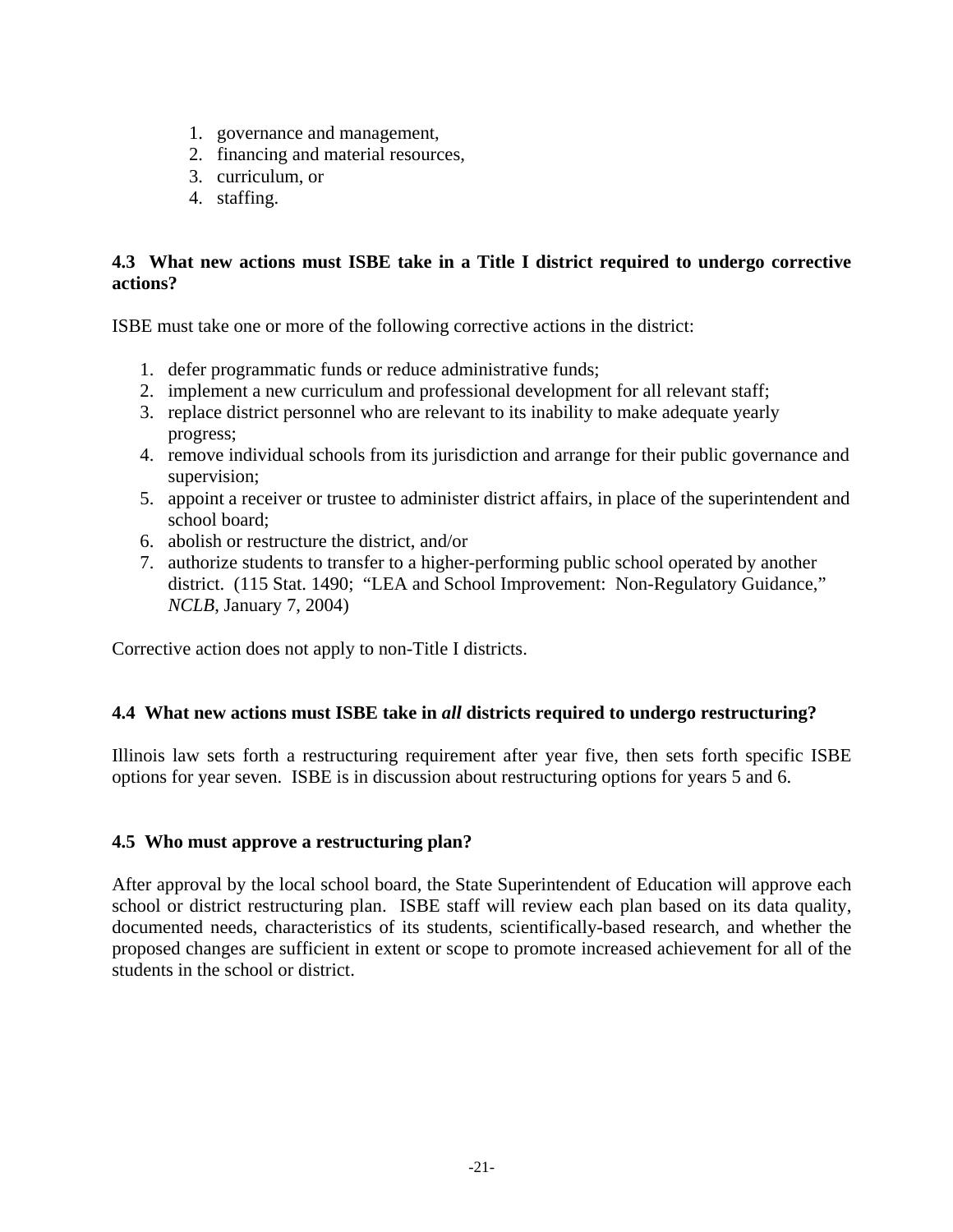## **4.6 Is it possible for all schools in a district to make adequate yearly progress, but the district not make adequate yearly progress?**

Yes. All schools in a district may make adequate yearly progress only because the number of valid test scores for a low performing subgroup is less than 40 in each school. But, when added across all the schools in the district, if the total number of valid test scores rises to 40 or more, *NCLB* criteria apply. The district may not make adequate yearly progress for that subgroup.

#### **4.7 Is it possible for a district to make adequate yearly progress, yet one or more of the schools in the district do not?**

Yes. When the scores of a low performing group of students in one building are combined with the scores of higher performing students in other buildings districtwide, the group may make adequate yearly progress. Thus, the district may make adequate yearly progress, even though one or more schools do not.

# **4.8 Are there any options in the calculation of a school's or a district's adequate yearly progress?**

Yes. It is called Safe Harbor.

#### **4.9 What is Safe Harbor?**

Safe Harbor criteria apply only to the calculation of adequate yearly progress in the *academic* performance of *subgroups*. Any subgroup in a school or district may make adequate yearly progress if the percentage of students in that subgroup who did not meet or exceed Illinois' standards of academic achievement on the state assessments decreases by 10 percent the next year. For example, if 80 percent of a subgroup does not meet academic standards in mathematics, then the next year the Safe Harbor target for its making adequate yearly progress is 28 percent meetsand-exceeds:  $[(80)(.10) + 20 = 28]$ . *(NCLB* 115 Stat. 1448; "Approved Accountability Workbook for Illinois," ISBE, February, 2004, p. 4-5)

# **4.10 Is the Safe Harbor method of calculating adequate yearly progress for subgroups in schools the same for subgroups in districts?**

Yes. Safe Harbor criteria are exactly the same for schools and districts. ISBE automatically supplies these calculations to schools and districts via their Report Cards.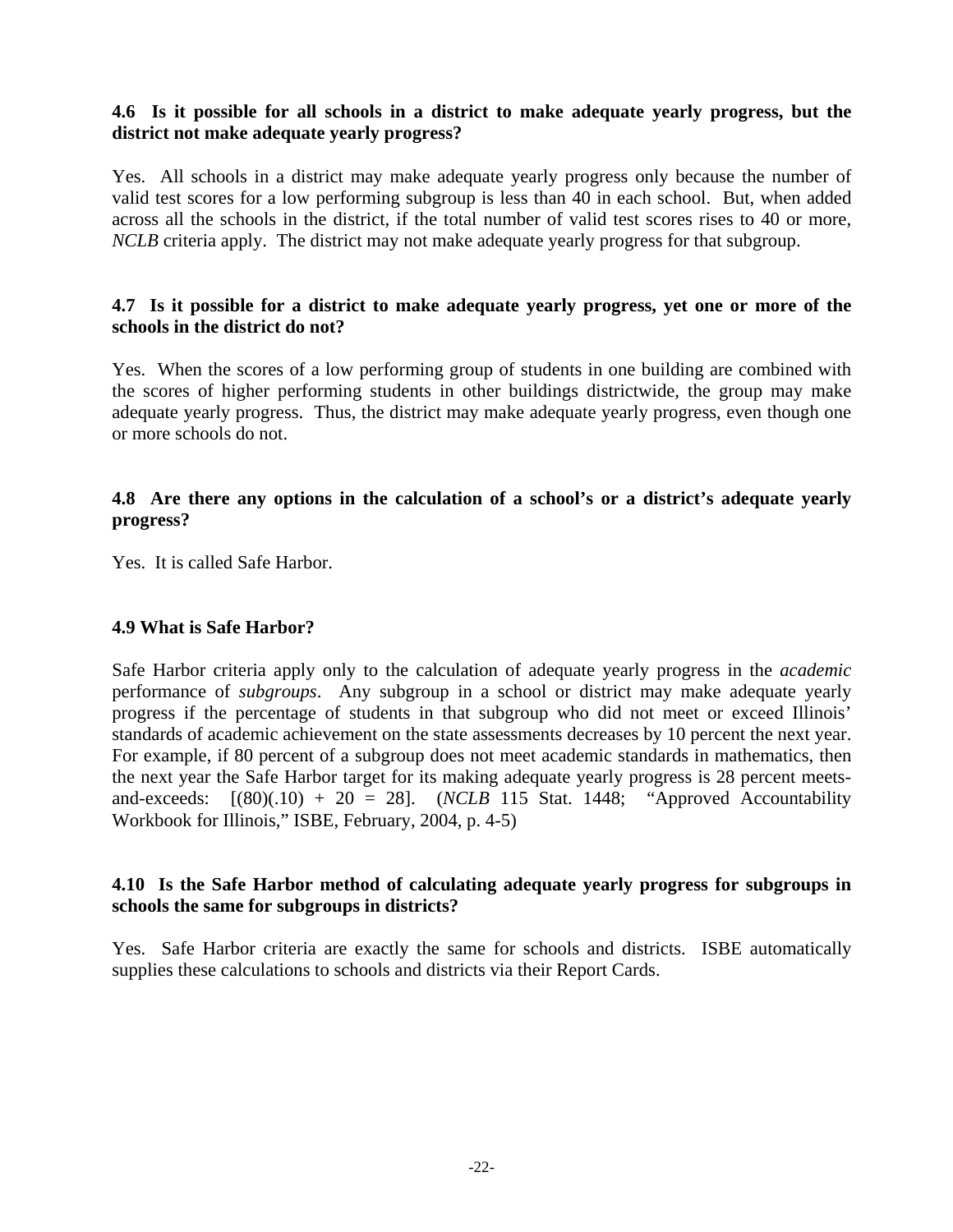# **4.11 Is the academic achievement target for adequate yearly progress the same for all groups?**

No. In Illinois, the achievement target for each subgroup is three percent less than it is for the composite group. For example, if the adequate yearly progress target for the composite group is 47.5 percent, the target for each subgroup is 44.5 percent. This adjustment is made due to the smaller sizes of subgroups.

#### **4.12 What happens the first year an Academic Early Warning Status or Academic Watch Status school or district makes adequate yearly progress?**

If a school or a district makes adequate yearly progress, it remains in its current status and sanction. For example, if a school that is offering parents a choice of schools learns that it made adequate yearly progress, the next year it must continue to offer parents choice, but it does not have to offer supplemental educational services.

If the following year it does not make adequate yearly progress, then its status is "unfrozen," i.e., the sanction is increased. In this example, it must offer both choice and supplemental educational services. In effect, making adequate yearly progress for only one year while in Academic Early Warning Status or Academic Watch Status merely delays new sanctions a year. (The *NCLB* term "consecutive"—as in "fourth consecutive year"—is therefore not always literally true. It can be interrupted for a year.)

# **4.13 What happens the second year an Academic Early Warning Status or Academic Watch Status school or district makes adequate yearly progress?**

If a school or district makes adequate yearly progress for two consecutive years, it is removed from Academic Early Warning Status and Academic Watch Status and is no longer subject to the sanctions outlined above. It begins anew. It cannot be placed in Academic Early Warning Status again for at least two school years.

# **4.14 With respect to the ISBE and district options to replace district and school staff (see 4.1, option 3; 4.2, option 1; 4.3, option 3), what is the status of collective bargaining rights, agreements, court orders, memoranda of understanding, etc.?**

Illinois law requires each district to determine the teaching competency of each teacher in its employ and grants it the authority to assign staff. (Illinois School Code, Article 24A) *NCLB* specifically provides that corrective action will not alter or otherwise affect the rights, remedies, and procedures afforded school or district employees under federal, state, or local laws or under the terms of collective bargaining agreements, memoranda of understanding, or other agreements between school or district employees and their employers. This includes applicable regulations or court orders. (*NCLB*, Section 1116(d))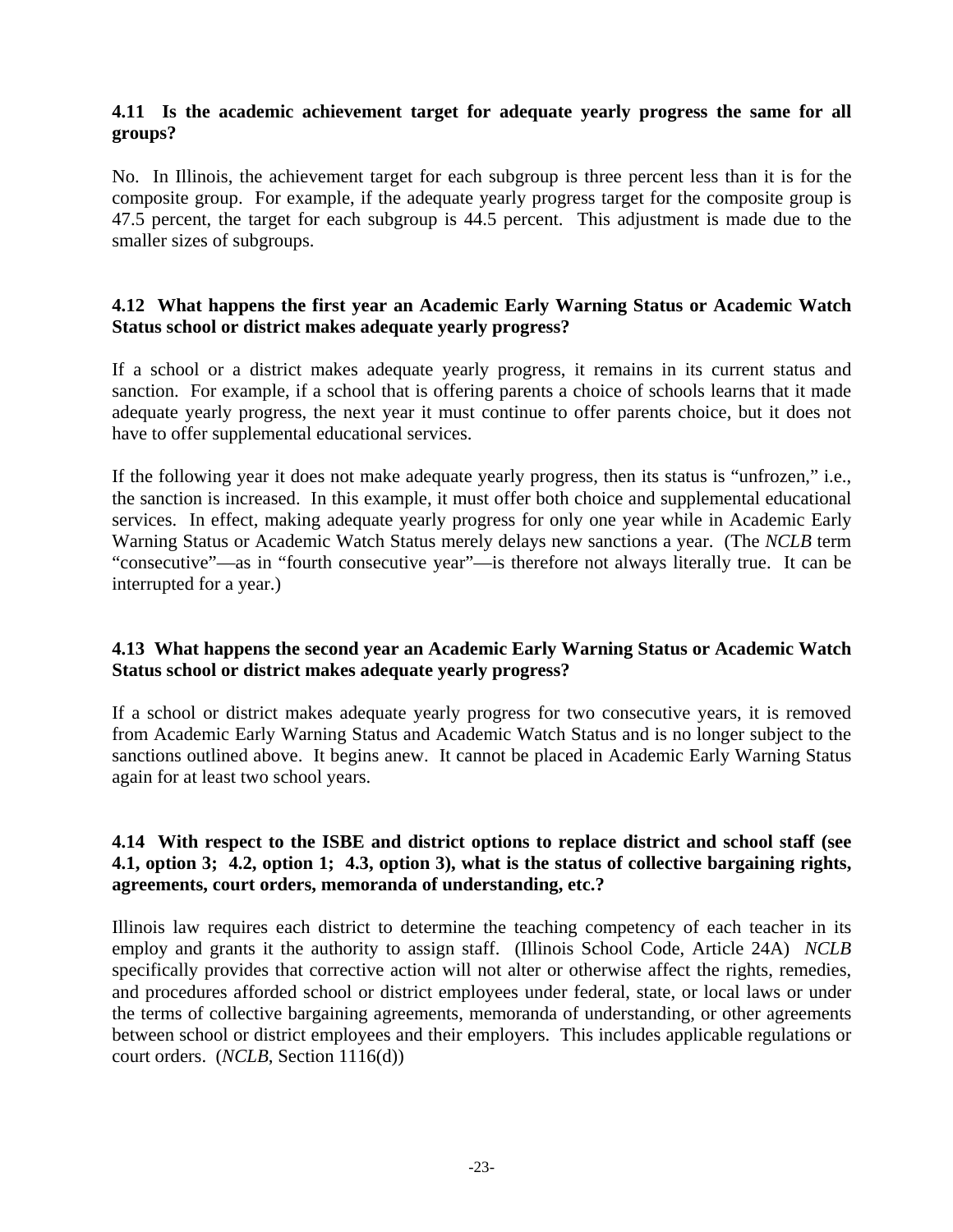# **Part 5.0: Resources**

# **5.1 What is the web address for the district and school improvement plan rubrics, templates, and scoring rules?**

The links appear at the bottom of the page:

[http://www.isbe.net/sos/htmls/improvement\\_process.htm](http://www.isbe.net/sos/htmls/improvement_process.htm)

#### **5.2 To whom should questions regarding adequate yearly progress results, current school or district status, etc., be directed?**

Call the Division of Data Analysis at 217-782-3950.

# **5.3 To whom should questions regarding school improvement plan and district improvement plan rubrics, corrective action, and restructuring be directed?**

Call the Division of Federal Grants and Programs at 217-524-4832.

### **5.4 To whom should questions regarding choice and supplemental educational services be directed?**

Call the Division of Accountability at 217-782-2948.

#### **5.5 To whom should questions regarding curriculum, instruction, and the Illinois Learning Standards be directed?**

Call the Division of Curriculum and Instruction at 217-557-7323.

# **5.6 To whom should questions regarding the classification of students into subgroups, test dates, test results, alternative assessments, and related assessment questions be directed?**

Call the Division of Assessment at 217-782-4823.

# **5.7 To whom should questions regarding special education students, such as requests for exceptions, be directed?**

Call the Division of Special Education Services at 217-782-5589.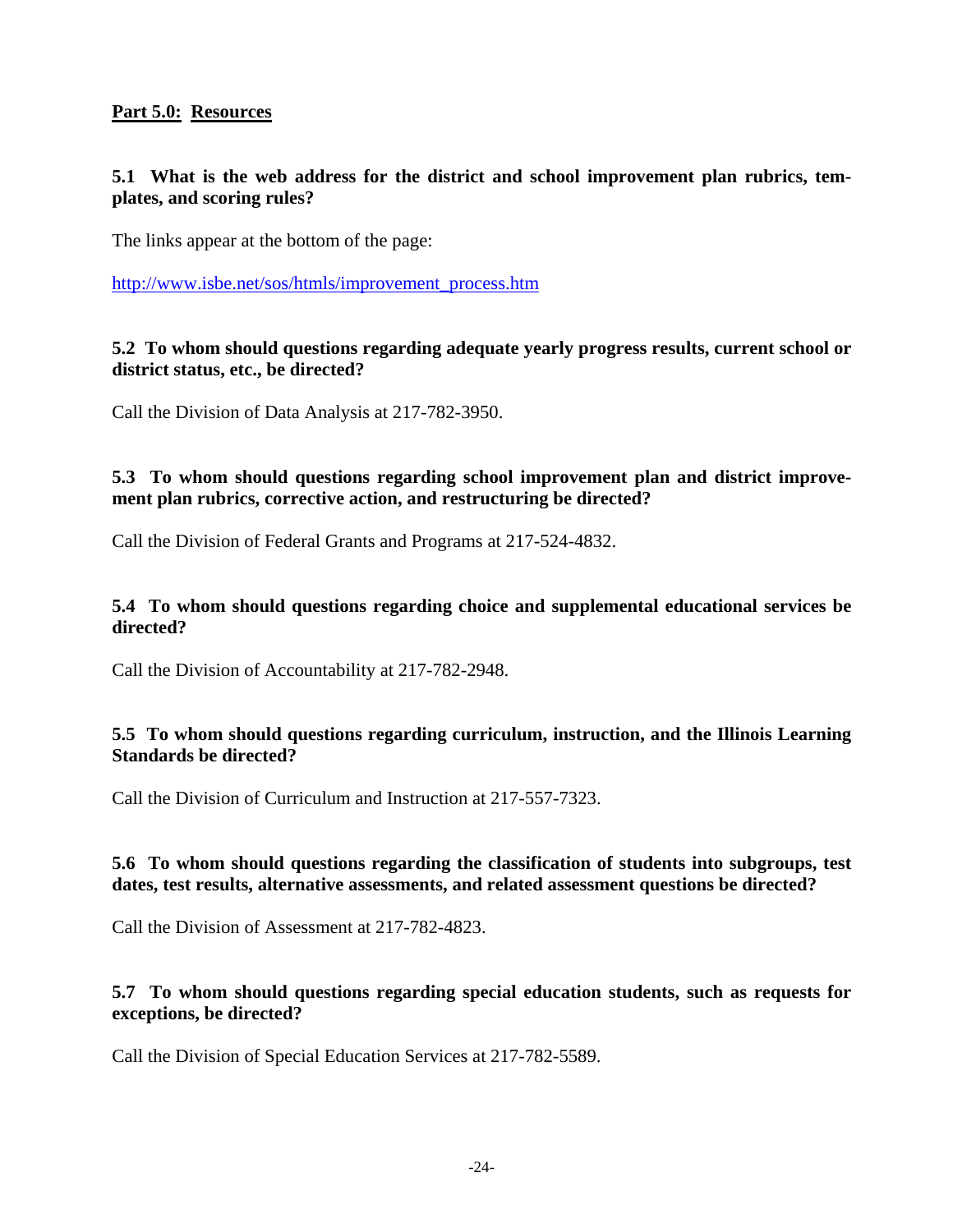# **5.8 Where can one find additional information on** *NCLB***?**

<http://www.ed.gov/nclb/>

<http://www.isbe.net/nclb/>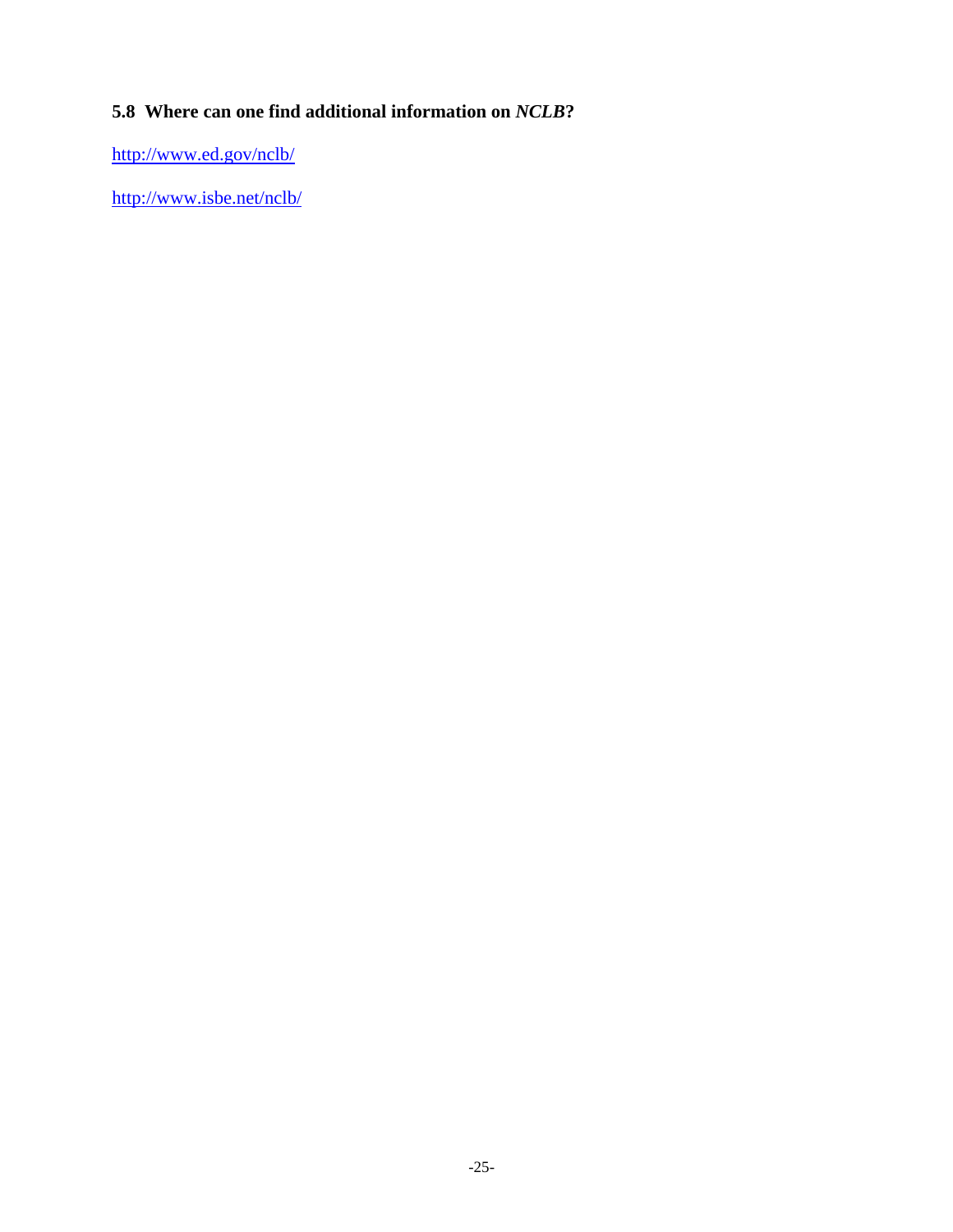# **APPENDIX 1 SCHEDULE OF** *NCLB* **AND ILLINOIS SANCTIONS FOR SCHOOLS**

| <b>YEAR</b><br>1        | <b>AYP</b>     | <b>ALL SCHOOLS</b>                                                                     | <b>ONLY TITLE I SCHOOLS</b>                                    |
|-------------------------|----------------|----------------------------------------------------------------------------------------|----------------------------------------------------------------|
| fall                    |                | standard operation                                                                     |                                                                |
| spring                  | No             | no sanction                                                                            |                                                                |
| 2                       |                |                                                                                        |                                                                |
| fall                    |                | standard operation                                                                     |                                                                |
| spring                  | N <sub>o</sub> | Academic Early Warning Status<br>$\bullet$                                             | Parental choice<br>$\bullet$                                   |
|                         |                | Submit school improvement plan to local                                                |                                                                |
|                         |                | school board                                                                           |                                                                |
| 3                       |                |                                                                                        |                                                                |
| fall                    |                | Implement school improvement plan                                                      | Implement parental choice                                      |
| spring                  | No             | Academic Early Warning Status continues<br>$\bullet$                                   | Supplemental educational                                       |
|                         |                | Submit school improvement plan to local<br>٠                                           | services                                                       |
|                         |                | school board                                                                           |                                                                |
| $\overline{\mathbf{4}}$ |                |                                                                                        |                                                                |
| fall                    |                | Implement school improvement plan                                                      | Parental choice continues                                      |
|                         |                |                                                                                        | Implement supplemental educational                             |
|                         |                |                                                                                        | services                                                       |
| spring                  | N <sub>o</sub> | <b>Academic Watch Status</b><br>$\bullet$                                              | Corrective action options<br>$\bullet$                         |
|                         |                | Submit school improvement plan to local<br>school board and to ISBE                    | selected by district                                           |
|                         |                | ISBE appoints school improvement panel to                                              |                                                                |
|                         |                | help develop school improvement plan                                                   |                                                                |
|                         |                |                                                                                        |                                                                |
| $\sqrt{5}$<br>fall      |                | Improvement panel helps to implement school                                            | Parental choice continues                                      |
|                         |                | improvement plan and report results to ISBE                                            | Supplemental educational services                              |
|                         |                |                                                                                        | continue                                                       |
|                         |                |                                                                                        | Implement corrective action                                    |
| spring                  | N <sub>o</sub> | Academic Watch Status continues<br>٠                                                   |                                                                |
|                         |                | Submit school improvement plan to local<br>$\bullet$                                   |                                                                |
|                         |                | school board and to ISBE                                                               |                                                                |
|                         |                | District will develop a restructuring plan for<br>the school                           |                                                                |
|                         |                |                                                                                        |                                                                |
| 6                       |                |                                                                                        |                                                                |
| fall                    |                | Improvement panel helps to implement school<br>improvement plan                        | Parental choice continues<br>Supplemental educational services |
|                         |                | District develops a restructuring plan for the school                                  | continue                                                       |
|                         |                |                                                                                        | Corrective action continues                                    |
| spring                  | No             | School notified that it will have to<br>$\bullet$                                      |                                                                |
|                         |                | implement district restructuring plan                                                  |                                                                |
| 7                       |                |                                                                                        |                                                                |
| fall                    |                | School implements district restructuring plan                                          | Parental choice continues                                      |
|                         |                |                                                                                        | Supplemental educational services                              |
|                         |                |                                                                                        | continue                                                       |
| spring                  | $\rm No$       | ISBE selects one option: remove school<br>$\bullet$                                    |                                                                |
|                         |                | board, appoint authority to manage school,<br>nonrecognize school, reassign pupils, or |                                                                |
|                         |                | replace personnel                                                                      |                                                                |
| ${\bf 8}$               |                |                                                                                        |                                                                |
| fall                    |                | ISBE implements one option: remove school board,                                       |                                                                |
|                         |                | appoint authority to manage school, nonrecognize                                       |                                                                |
|                         |                | school, reassign pupils, or replace personnel                                          |                                                                |